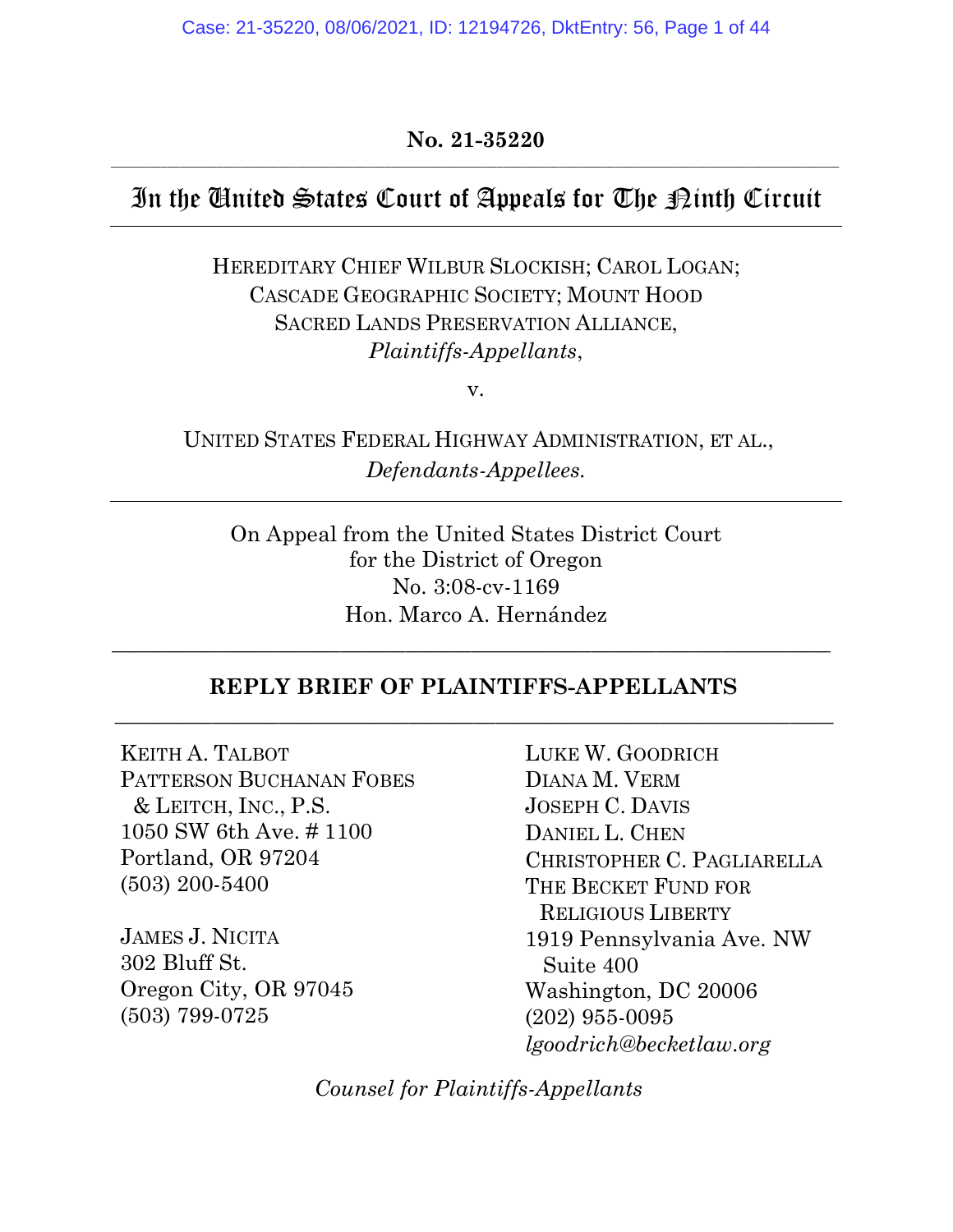# **TABLE OF CONTENTS**

# **Page**

| V. The Government violated NEPA, NHPA, FLPMA, and DTA  27 |
|-----------------------------------------------------------|
|                                                           |
|                                                           |
|                                                           |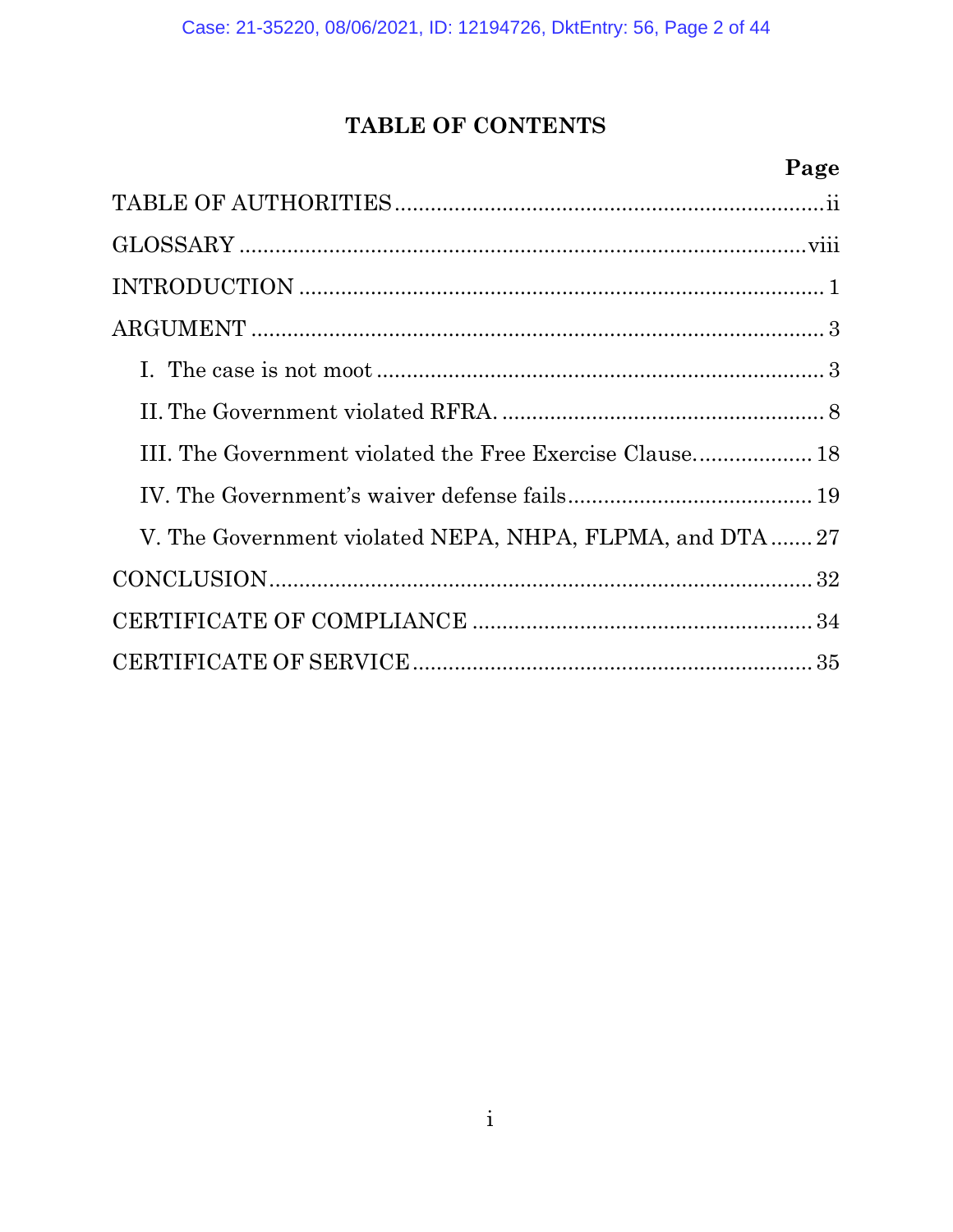## **TABLE OF AUTHORITIES**

# **Page(s)**

## **Cases**

| Anacostia Watershed Soc'y v. Babbitt,                                |
|----------------------------------------------------------------------|
| Apache Survival Coal. v. United States,                              |
| Bowen v. Roy,                                                        |
| Burwell v. Hobby Lobby Stores, Inc.,                                 |
| Cal. Parents v. Torlakson,                                           |
| Cal. Wilderness Coal. v. DOE,                                        |
| Carr v. Saul,                                                        |
| Coal. for Canyon Pres. v. Bowers,                                    |
| Comanche Nation v. United States,<br>No. CIV-08-849, 2008 WL 4426621 |
| Conner v. Burford,                                                   |
| Cree v. Flores,                                                      |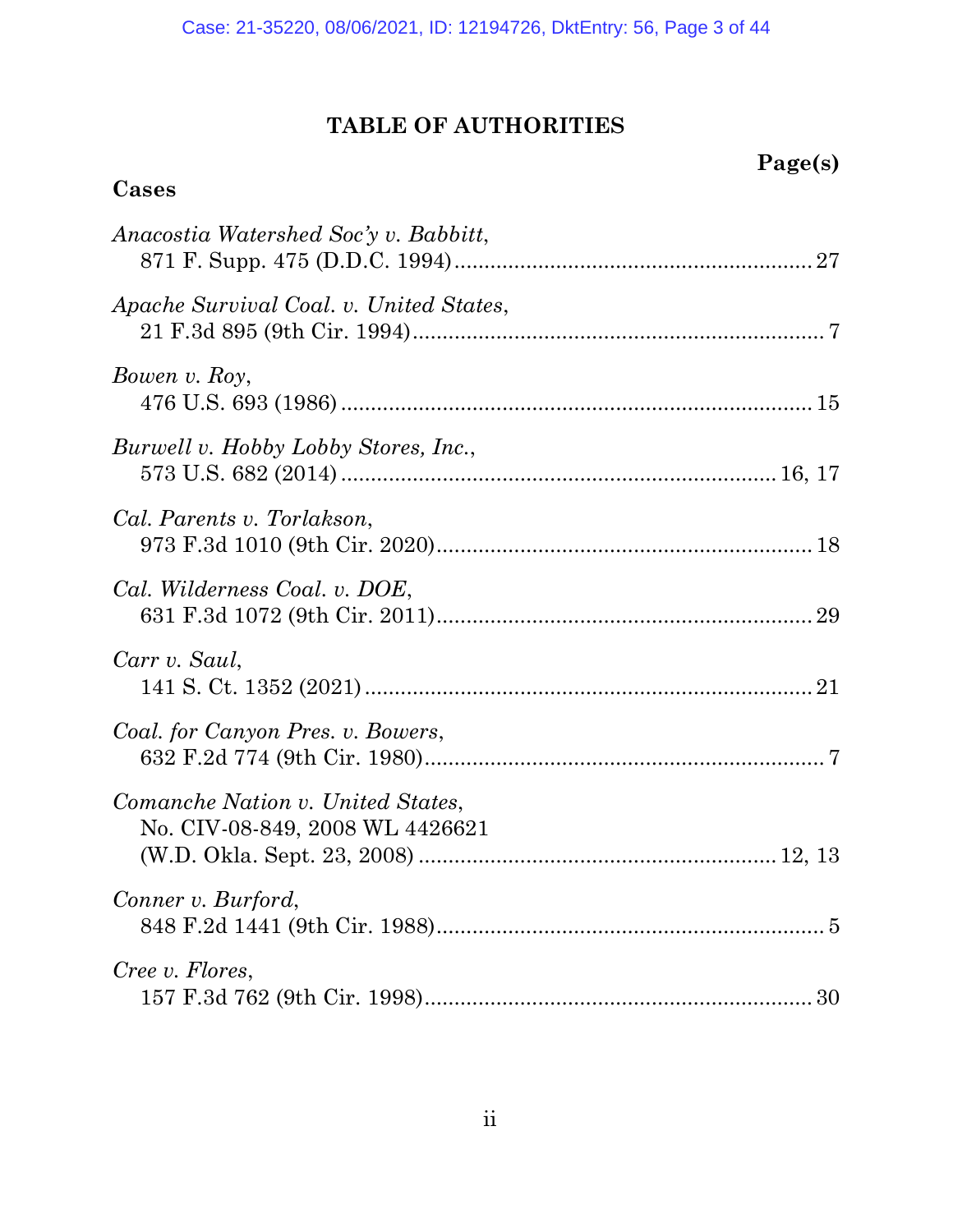| Cutter v. Wilkinson,                                    |
|---------------------------------------------------------|
| Davis v. Coleman,                                       |
| Del. Riverkeeper Network. v. U.S. Army Corps of Eng'rs, |
| Fazaga v. FBI,                                          |
| Foster Poultry Farms, Inc. v. SunTrust Bank,            |
| Fulton v. City of Philadelphia,                         |
| Gonzales v. O Centro,                                   |
| Grand Canyon Tr. v. Tucson Elec. Power Co.,             |
| Great Basin Mine Watch v. Hankins,                      |
| Greene v. Solano Cnty. Jail,                            |
| Haight v. Thompson,                                     |
| Herb Reed Enters., LLC v. Fla. Ent. Mgmt.,              |
| Holt v. Hobbs,                                          |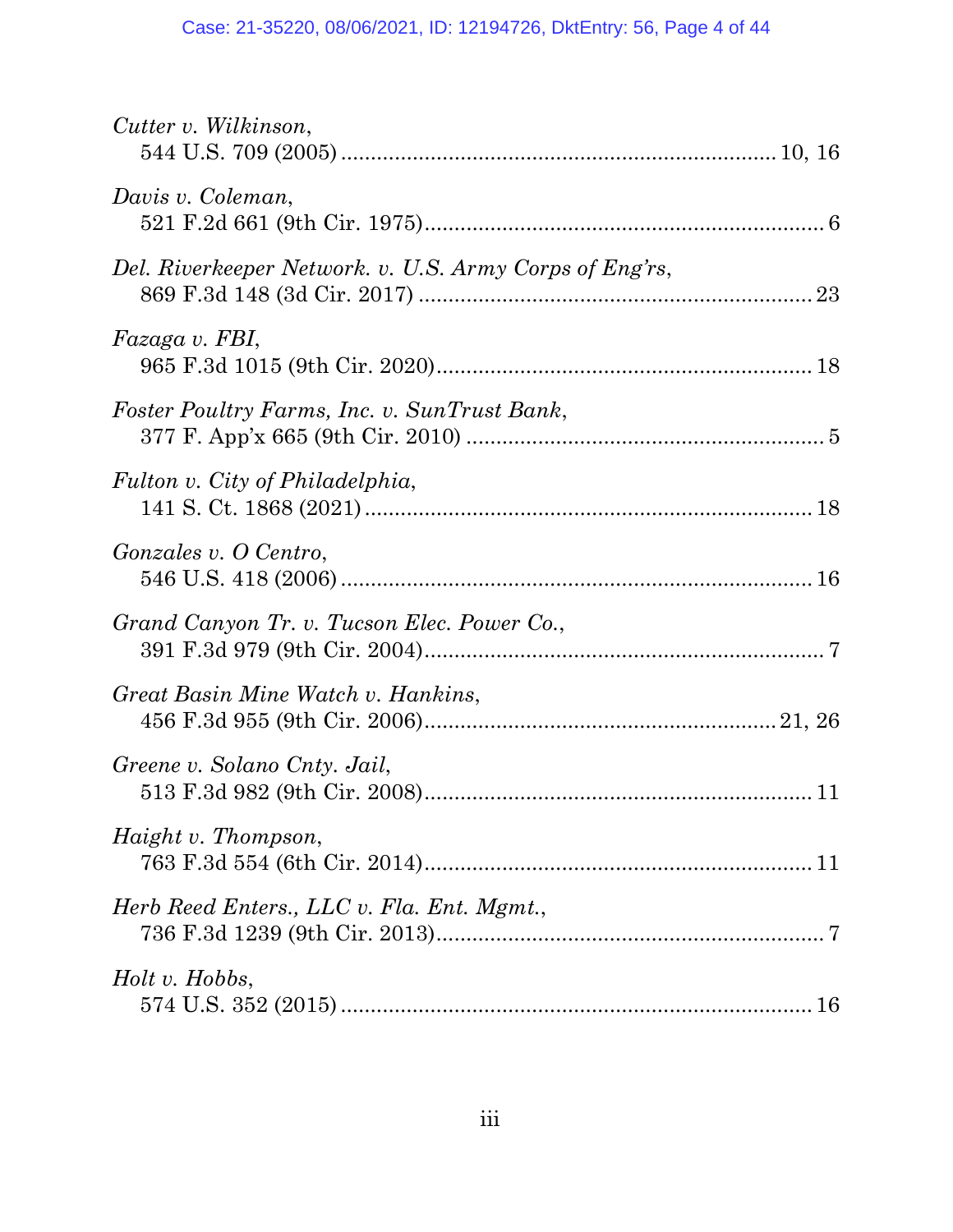| Tlio'ulaokalani Coal. v. Rumsfeld,              |  |
|-------------------------------------------------|--|
| Jones v. Carter,                                |  |
| Lands Council v. McNair,                        |  |
| Lyng v. Nw. Indian Cemetery Protective Ass'n,   |  |
| McAllen Grace Brethren Church v. Salazar,       |  |
| Nance v. Miser,                                 |  |
| NPCA & Conservation Ass'n v. BLM,               |  |
| Native Ecosystems Council v. Dombeck,           |  |
| Navajo Nation v. U.S. Forest Service,           |  |
| Neighbors of Cuddy Mountain v. Alexander,       |  |
| New Hampshire v. Maine,                         |  |
| NRDC v. EPA,                                    |  |
| Nw. Env't Def. Ctr. v. Bonneville Power Admin., |  |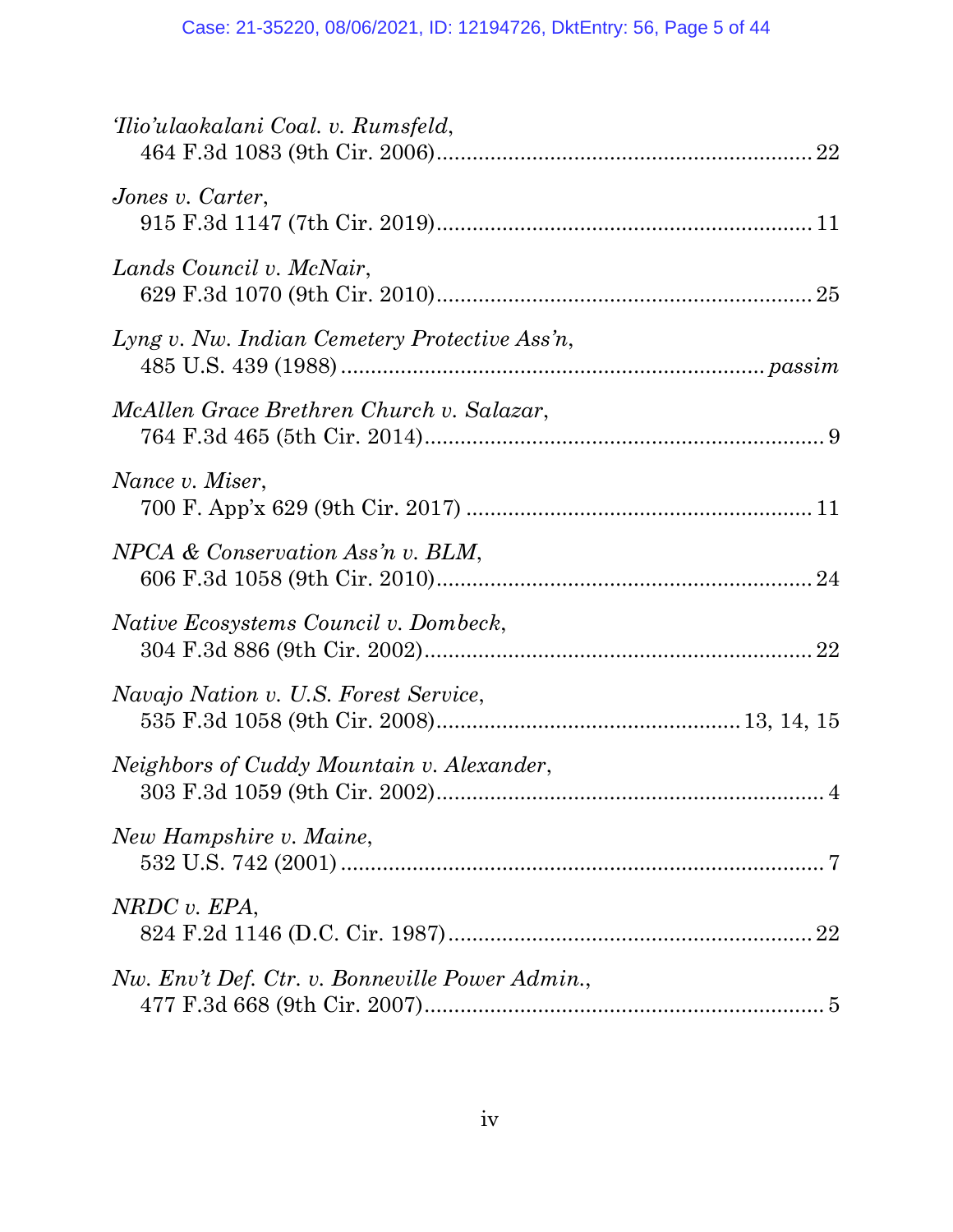| Organized Vill. of Kake v. USDA,                                    |
|---------------------------------------------------------------------|
| Petrella v. Metro-Goldwyn-Mayer, Inc.,                              |
| Portland Gen. Elec. Co. v. Bonneville Power Admin.,                 |
| Quechan Tribe of Fort Yuma Indian Rsrv. v. DOI,                     |
| <i>Rhoades v. Avon Prods., Inc.,</i>                                |
| San Jose Christian Coll. v. City of Morgan Hill,                    |
| Save the Peaks Coal. v. USFS,                                       |
| SCA Hygiene Prods. Aktiebolag v. First Quality<br>Baby Prods., LLC, |
| Snoqualmie Indian Tribe v. FERC,                                    |
| SPARC v. Slater,                                                    |
| Standing Rock Sioux Tribe v. U.S. Army Corps of Eng'rs,             |
| Tandon v. Newsom,                                                   |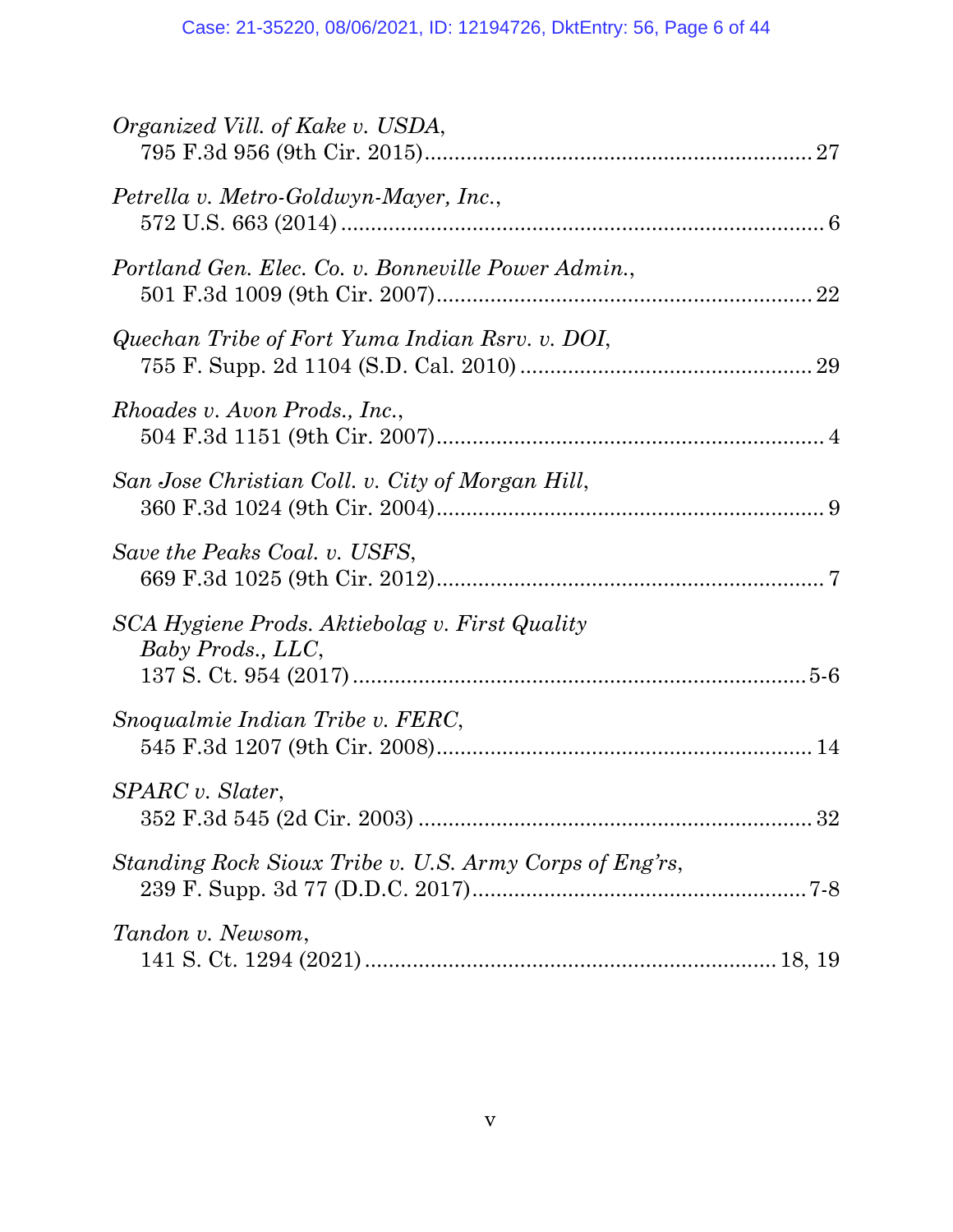| Tanzin v. Tanvir,                                         |  |
|-----------------------------------------------------------|--|
| Thompson v. DOL,                                          |  |
| Trinity Lutheran Church of Columbia, Inc. v. Comer,       |  |
| Tyler v. Cuomo,                                           |  |
| U.S. Telecom Ass'n v. FCC,                                |  |
| United States v. Tydingco,                                |  |
| West v. Sec'y of Dep't of Transp.,                        |  |
| Whitewater Draw Nat. Res. Conservation Dist. v. Mayorkas, |  |
| Wild Wilderness v. Allen,                                 |  |
| Yellowbear v. Lampert,                                    |  |
| <b>Statutes</b>                                           |  |
|                                                           |  |
|                                                           |  |
|                                                           |  |
|                                                           |  |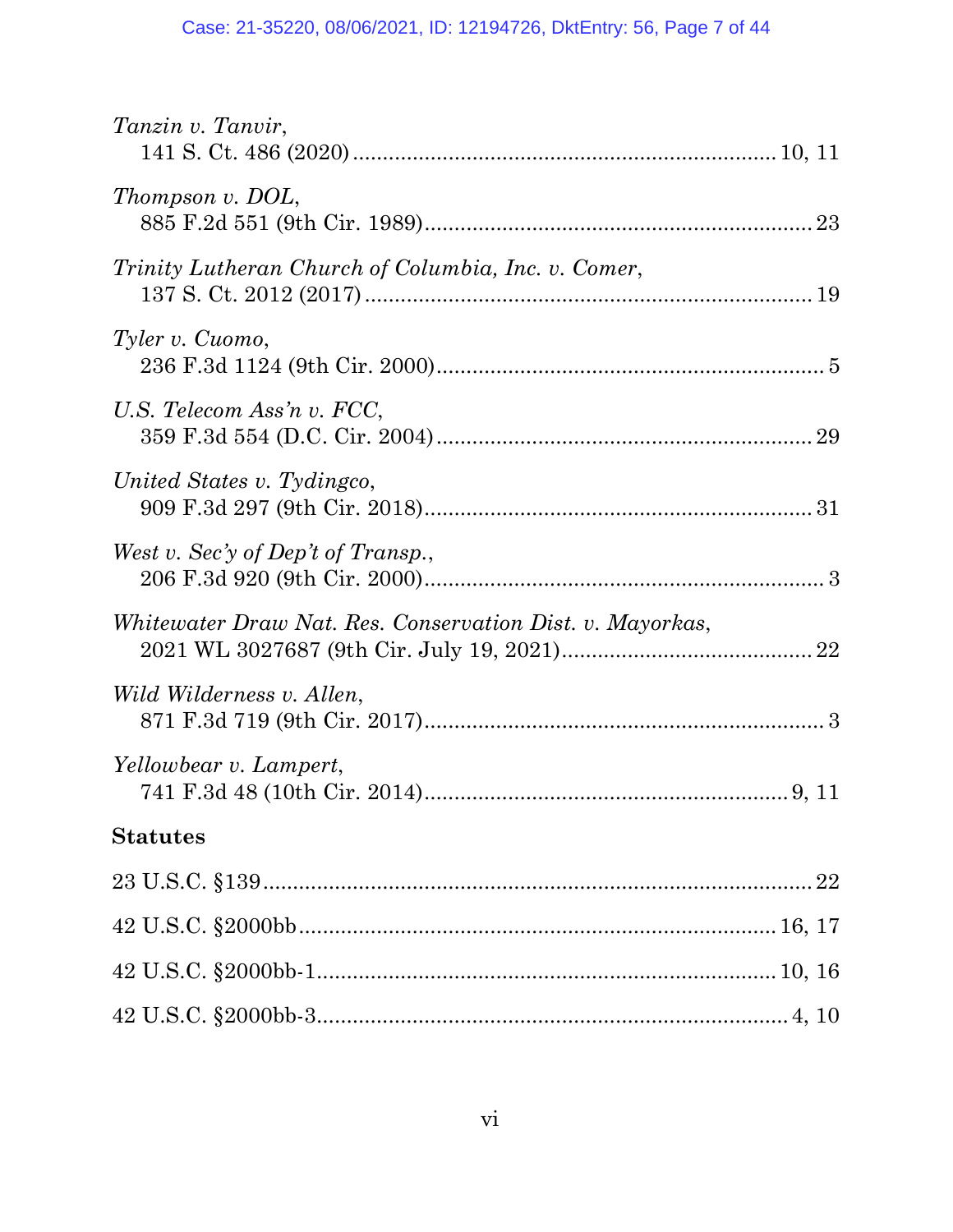# **Regulations**

## **Other Authorities**

| Stephanie Barclay & Michalyn Steele,                |  |
|-----------------------------------------------------|--|
| Rethinking Protections for Indigenous Sacred Sites, |  |
|                                                     |  |
|                                                     |  |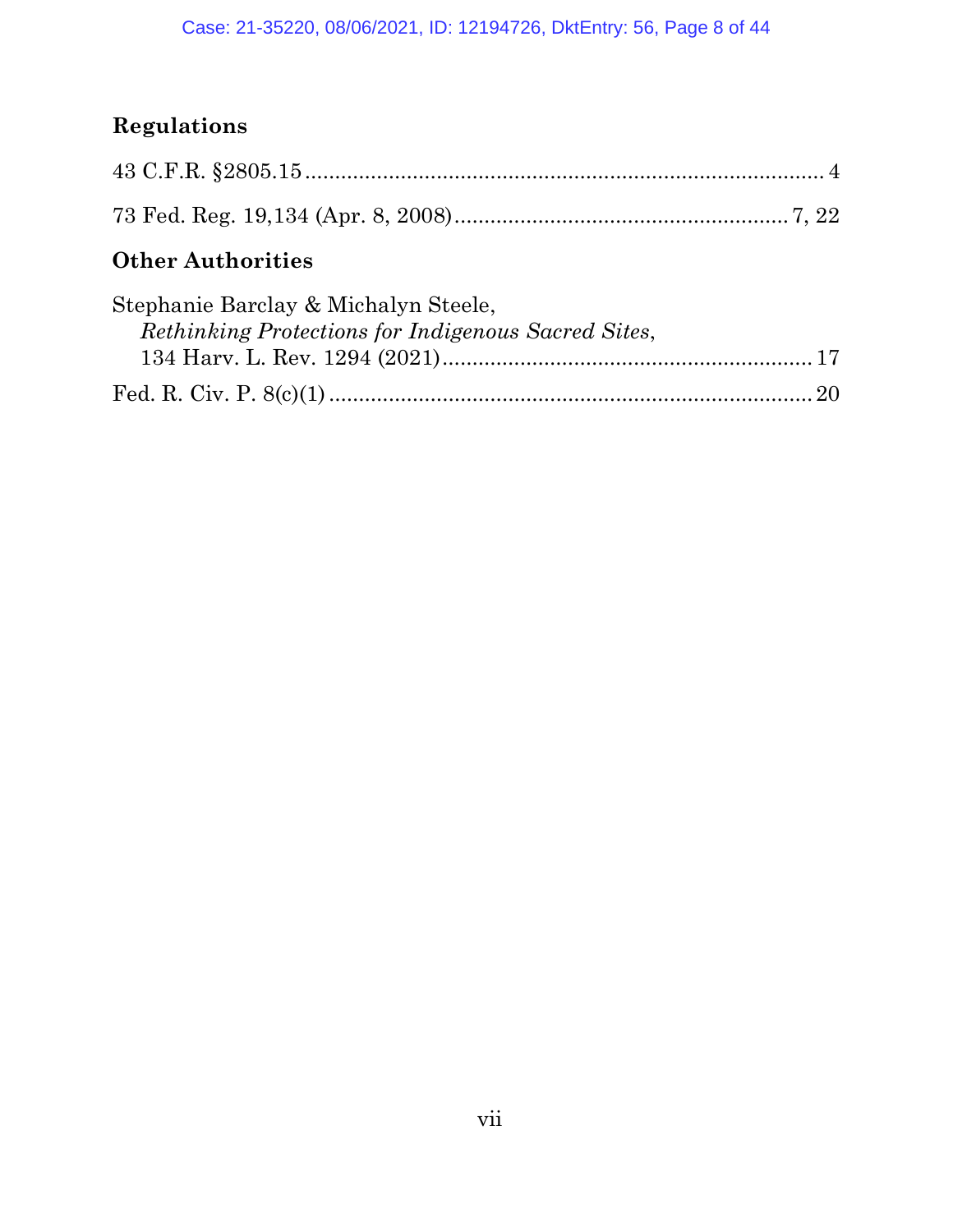## **GLOSSARY**

| <b>BLM</b>    | <b>Bureau of Land Management</b>              |
|---------------|-----------------------------------------------|
| <b>C-FASH</b> | Citizens for a Suitable Highway               |
| $_{\rm CGS}$  | Cascade Geographic Society                    |
| <b>DTA</b>    | Department of Transportation Act              |
| EA            | <b>Environmental Assessment</b>               |
| <b>EIS</b>    | <b>Environmental Impact Statement</b>         |
| <b>FEIS</b>   | Final Environmental Impact Statement          |
| <b>FHWA</b>   | Federal Highway Administration                |
| <b>FLPMA</b>  | Federal Land Policy and Management Act        |
| <b>FONSI</b>  | Finding of No Significant Impact              |
| <b>MHSLPA</b> | Mount Hood Sacred Lands Preservation Alliance |
| <b>NEPA</b>   | National Environmental Policy Act             |
| <b>NHPA</b>   | National Historic Preservation Act            |
| <b>ODOT</b>   | Oregon Department of Transportation           |
| <b>ONRCF</b>  | Oregon Natural Resources Council Fund         |
| <b>ORCA</b>   | Oregon Resource Conservation Act              |
| <b>REA</b>    | <b>Revised Environmental Assessment</b>       |
| <b>RFRA</b>   | Religious Freedom Restoration Act             |
| <b>SDMP</b>   | Salem District Resource Management Plan       |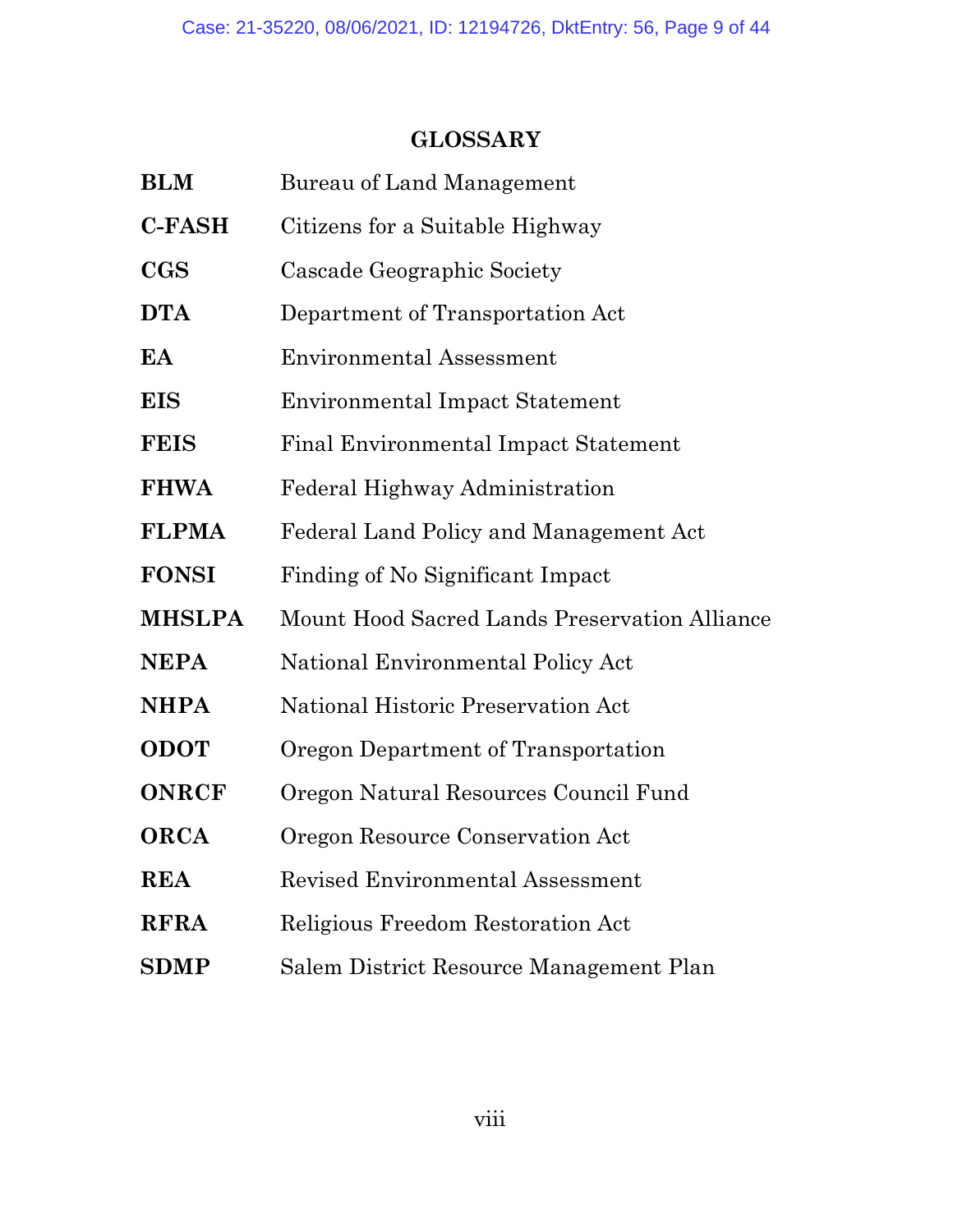#### **INTRODUCTION**

The Government doesn't dispute that it destroyed a sacred site over Plaintiffs' written objections, which are in the administrative record. Nor does it dispute that this destruction easily "could have been avoided." Resp.43. That violated federal law.

The Government seeks to avoid liability by claiming its destructive actions "cannot be undone," so the case is "moot." Resp.19. But the district court rightly rejected this argument. A case is not moot if a court can award *any* effective relief. Here, multiple forms of relief would at least partially restore the site and allow Plaintiffs to resume their religious practices—such as removing the earthen berm behind the guardrail, allowing Plaintiffs to rebuild the stone altar, and replanting native trees. These measures are fully consistent with ODOT's right-of-way. Indeed, the Government *actually offered* these measures during settlement negotiations—demonstrating their feasibility. Thus, the case isn't moot.

On RFRA, the Government offers an illogical and atextual reading of "substantial burden"—under which it is a substantial burden to impose small fines for trespassing at the site, but not to obliterate the site. But that interpretation can't be squared with RFRA's text, controlling precedent, or common sense. As many cases show, the Government imposes a "substantial burden" when it makes religious exercise *significantly more costly or difficult*—which it can do by imposing fines and denying benefits, *or* by making religious exercise impossible.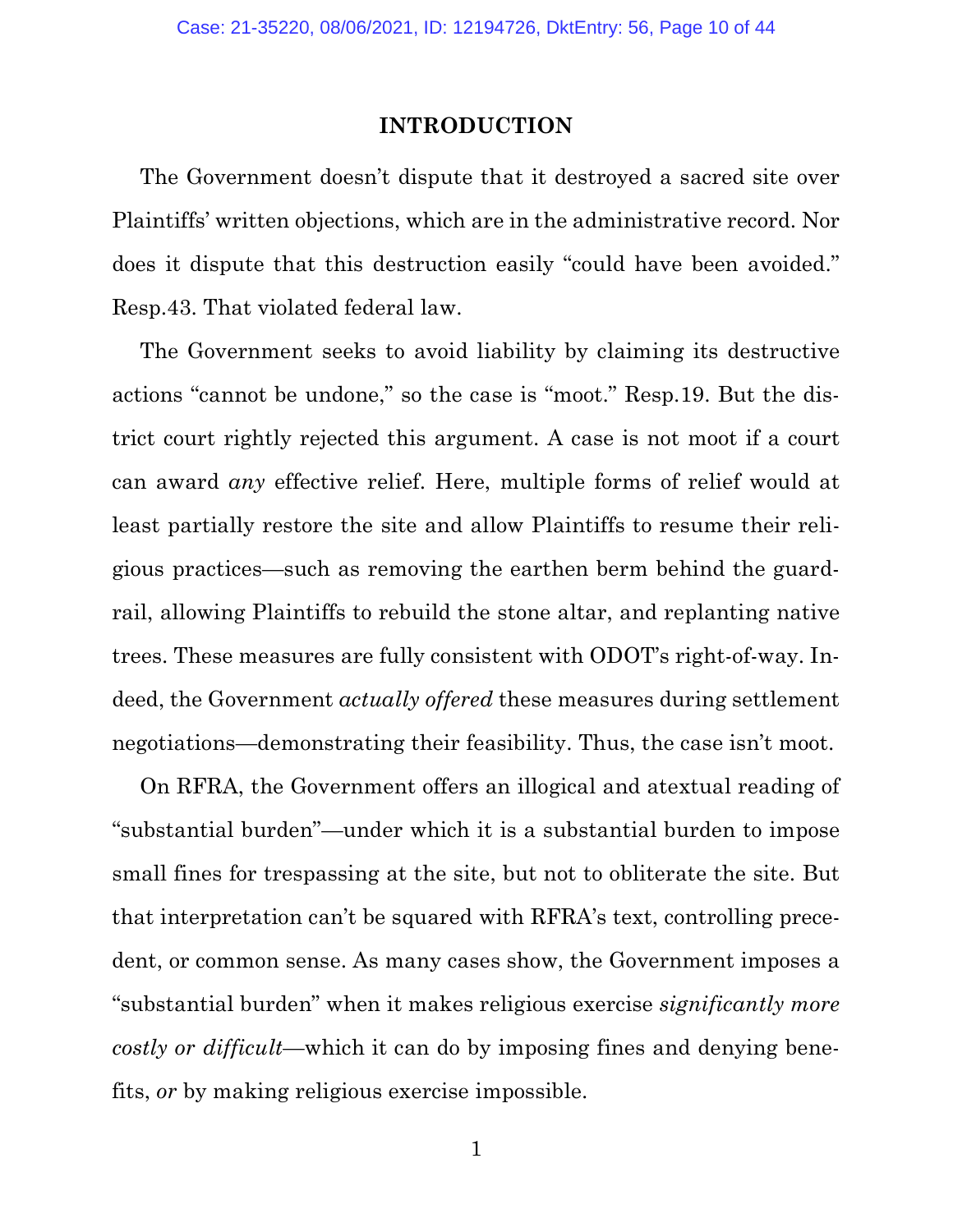On NEPA, NHPA, FLPMA, and DTA, the Government asserts waiver—claiming Plaintiffs can't sue because they didn't attend the right public meetings. But this defense fails on multiple grounds. First, it is waived, because the Government failed to plead it. Second, it is belied by the administrative record, which shows the Government had *actual notice* of Plaintiffs' concerns. Third, it misstates the law, because Plaintiffs weren't required to participate in the administrative process before suing (though they did). And fourth, waiver is particularly inappropriate here, where Plaintiffs are elderly, culturally disadvantaged, and legally unsophisticated, and where the Government is supposed to respect their traditional reticence to disclose sacred sites due to the risk of vandalism which Plaintiffs experienced.

\*\*\*

Ultimately, the Government can't escape a simple fact: It knowingly and needlessly destroyed a Native American sacred site. To distract from this fact, it tries to blame the victim—claiming it would have protected the site "[i]f Plaintiffs had only [told them]." Resp.1. But this is belied by the administrative record, which shows Plaintiffs *did* tell them. And it is belied by the Government's position in *Apache Stronghold v. United States*, No. 21-15295, where plaintiffs told the Government all about Oak Flat, yet the Government still claims *carte blanche* to destroy it. Alternatively, the Government presses the callous claim that the case is moot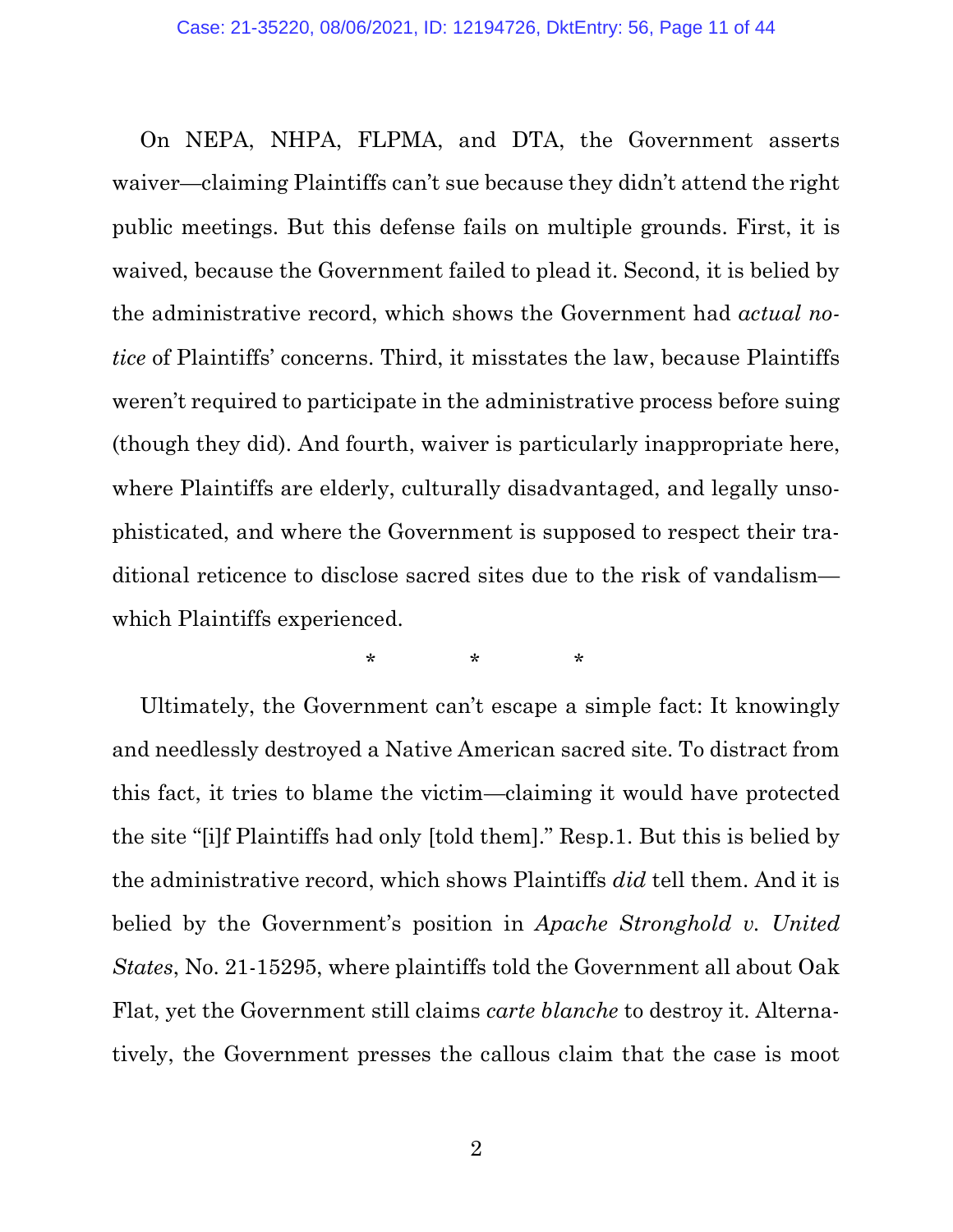because the destruction already happened. But it says just the opposite in *Apache Stronghold*—that an injunction is premature because the destruction hasn't happened yet.

It is Government as Goldilocks: Native American claims are always too obscure or too insignificant, too late or too soon—never just right. The only constant is that Native Americans must lose. While that might reflect the Government's treatment of Native Americans historically, it doesn't reflect current law. Plaintiffs are entitled to relief.

#### **ARGUMENT**

#### **I. The case is not moot**.

The Government first says the case is moot because it already destroyed the site, which "cannot be undone." Resp.19. But the trial court rejected this argument, 1-ER-47-48, 92, with good reason.

A case is not moot if a court could grant "*any* effective relief." *Wild Wilderness v. Allen*, 871 F.3d 719, 724 (9th Cir. 2017); *e.g., West v. Sec'y of Dep't of Transp.*, 206 F.3d 920, 925 (9th Cir. 2000). Here, Plaintiffs proposed, and the district court recognized, multiple remedies that would at least partially restore the site, allowing Plaintiffs' religious practices to resume. 5-ER-936 (restore access); 5-ER-948-49 (remove earthen berm, replace vegetation); 3-ER-505 (return the altar); 5-ER-924 (remove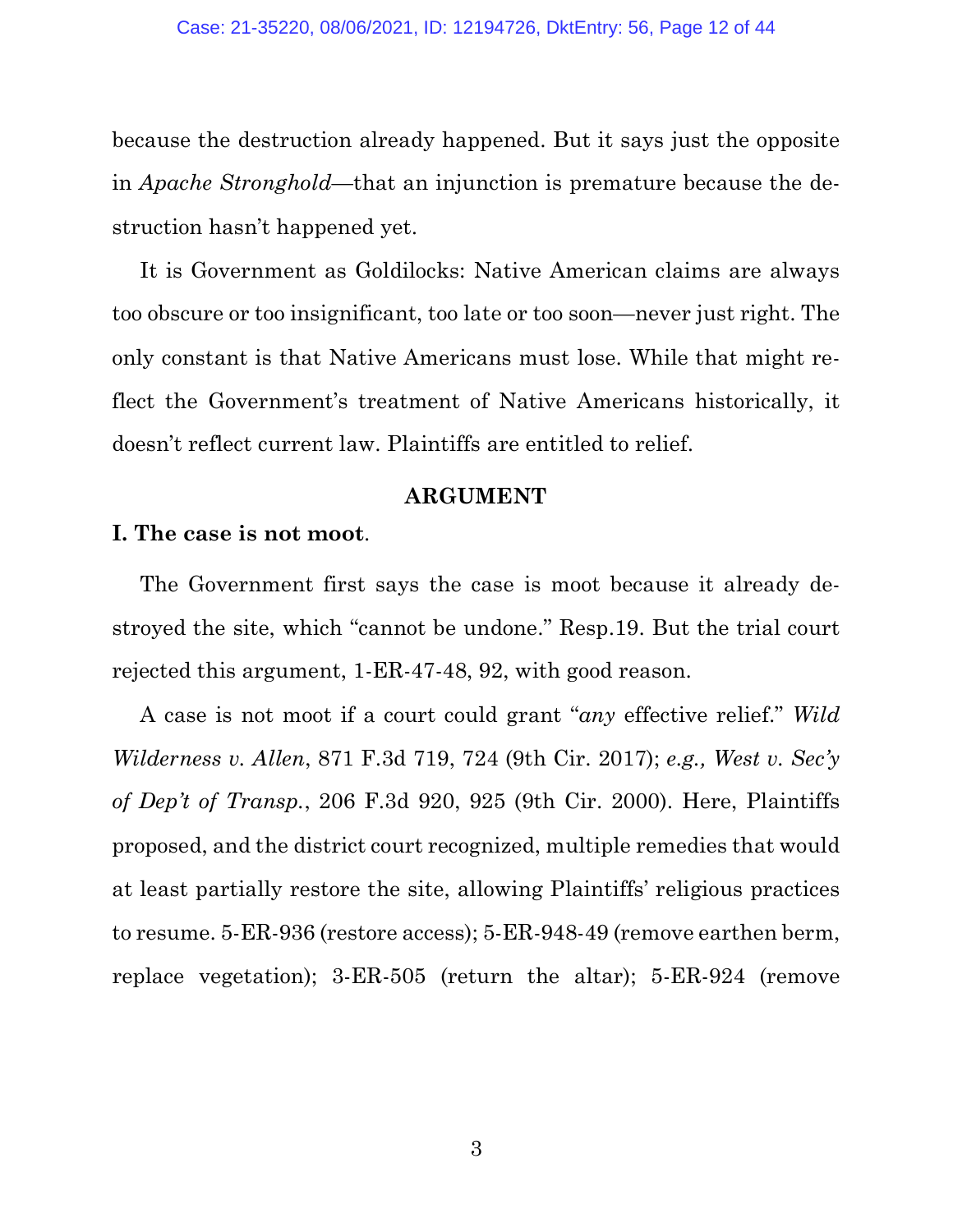guardrail impeding access). Any of this relief would at least partially redress Plaintiffs' injury—meaning the case is live. *Neighbors of Cuddy Mountain v. Alexander*, 303 F.3d 1059, 1065-66 (9th Cir. 2002).

The Government claims "[o]nly ODOT" can remediate the site, because the Government granted ODOT a right-of-way. Resp.19-20. But the right-of-way reserves the federal Government's right to use "any portion of the right-of-way for non-highway purposes," unless it would "interfere with the free flow of traffic" or "safety." 5-ER-956-57; *see also* 43 C.F.R. §2805.15 (BLM retains "any rights" not "expressly convey[ed]," including the right to "authorize use of the right-of-way for compatible uses"). Here, rebuilding the altar or replanting trees would have no effect on traffic flow or safety, and the Government doesn't claim otherwise. Indeed, the Government *actually offered* this relief during settlement negotiations *after* ODOT's dismissal—proving such relief is feasible. *See Rhoades v. Avon Prods., Inc.*, 504 F.3d 1151, 1161-63 (9th Cir. 2007) (settlement discussions admissible to establish "subject matter jurisdiction").

Even assuming a potential conflict between the right-of-way and the broadest possible relief—such as altering the highway—RFRA controls. RFRA "applies to all Federal law, and the implementation of that law, whether statutory or otherwise"—including the right-of-way grant.  $42$ U.S.C. §2000bb-3(a). When a court is "ask[ed] to remedy the violation of a public law" like RFRA, it is "not bound to stay within the terms of a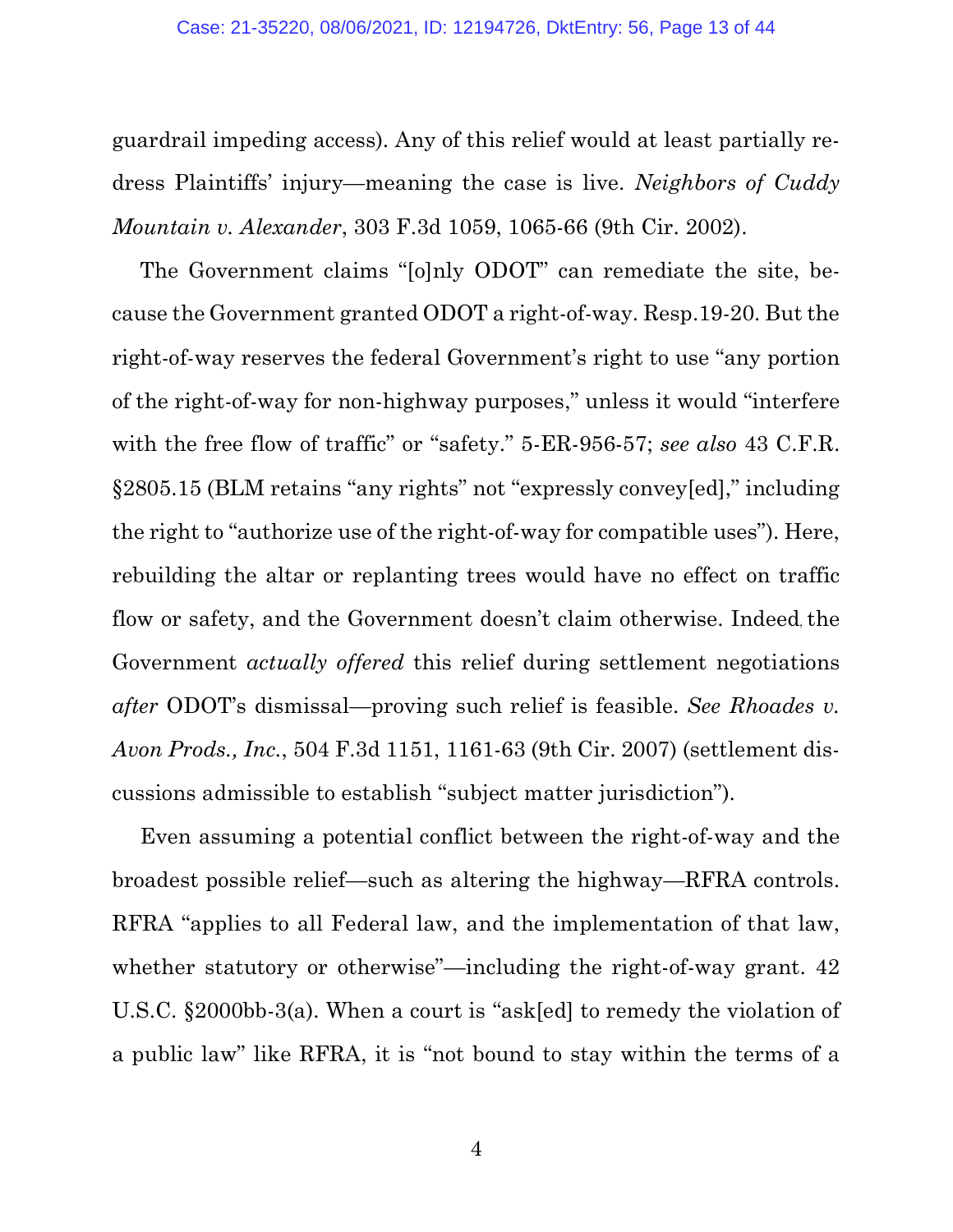private agreement"; instead, it "may exercise [its] equitable powers to ensure compliance with the law." *Nw. Env't Def. Ctr. v. Bonneville Power Admin.*, 477 F.3d 668, 679-80 (9th Cir. 2007). Thus, courts routinely order the Government to comply with federal law, even when doing so would "prevent [the Government's] performance of [its] contracts" or affect third parties' "property interests." *Conner v. Burford*, 848 F.2d 1441, 1459-61 (9th Cir. 1988) (prohibiting mining under Government leases); *Tyler v. Cuomo*, 236 F.3d 1124 (9th Cir. 2000) (changes to completed construction project).

Aware of its weakness on mootness, the Government pivots—claiming the "equitable relief" of restoring the site "is barred by laches." Resp.21. But the district court rightly rejected this argument, too. 1-ER-4. First, the Government waived laches by failing to raise it in any of its four answers (5-ER-951, 5-ER-908, 5-ER-904, 5-ER-900) or motion to dismiss (D.Or.ECF 28). This prejudiced Plaintiffs by denying them notice of a key defense during settlement negotiations and delaying final resolution of that defense until after two Plaintiffs died. *See infra* IV.A; *Foster Poultry Farms, Inc. v. SunTrust Bank*, 377 F. App'x 665, 669-70 (9th Cir. 2010) (laches was waived).

Second, laches doesn't apply to suits filed "within a limitations period specified by Congress." *SCA Hygiene Prods. Aktiebolag v. First Quality*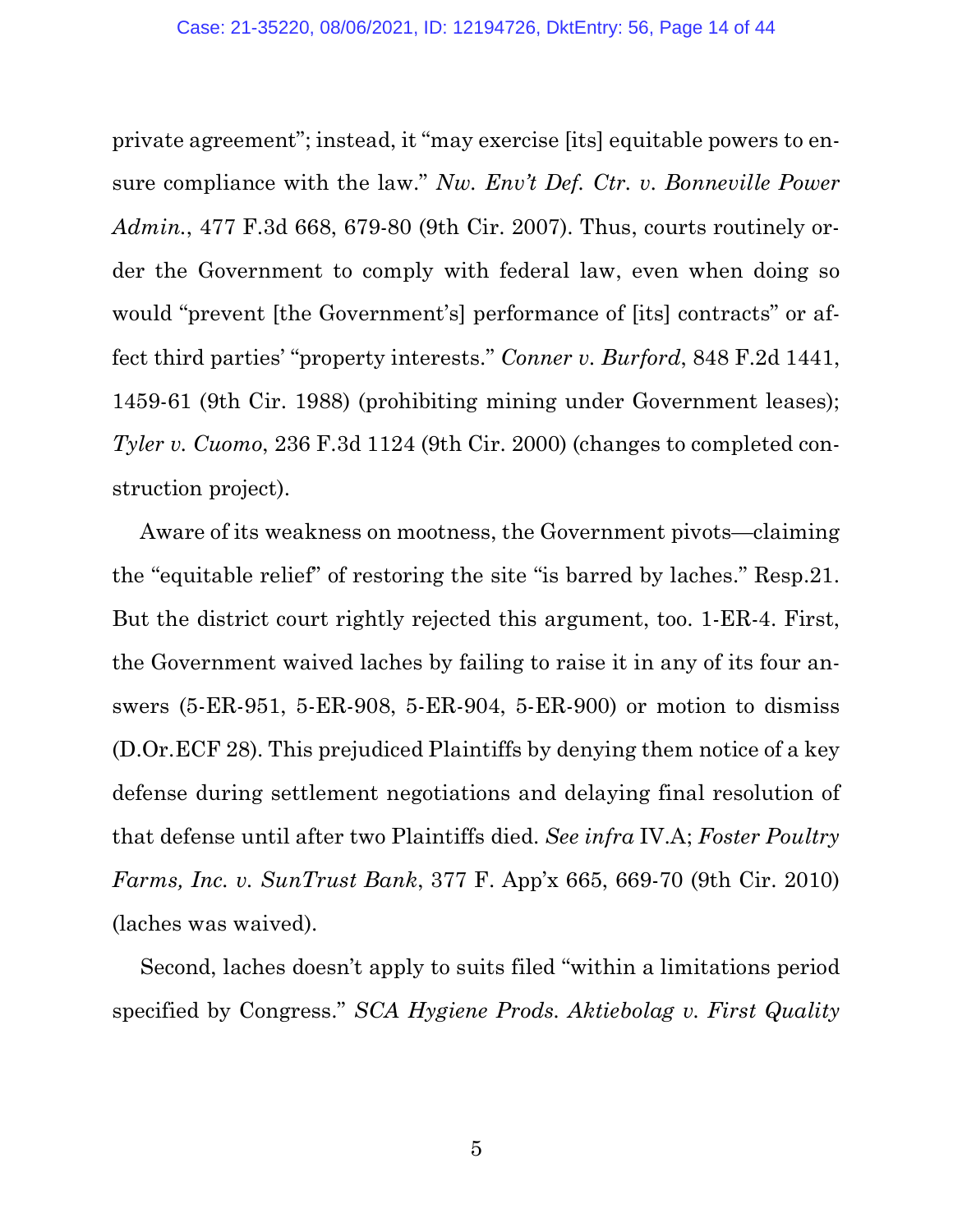*Baby Prods., LLC*, 137 S. Ct. 954, 960 (2017). Here, Plaintiffs sued immediately after construction began—well within the four- and six-year limitations period for RFRA and APA claims respectively.

The Government says laches can still "bar *equitable* relief in cases brought within the statute of limitations." Resp.24 (citing *Petrella v. Metro-Goldwyn-Mayer, Inc.*, 572 U.S. 663, 685-86 (2014)). But that misstates *Petrella*, where the Court rejected laches for both legal *and* equitable relief. 572 U.S. at 686-88. Instead, *Petrella* says that only in "extraordinary circumstances," such as a request for "total destruction" of a project, can any "particular relief" be barred at the "outset of the litigation." *Id.* at 668, 685-86. Even then, laches is not a "complete bar" to claims brought within the limitations period. *Id.* at 685-86. *Cf. Davis v. Coleman*, 521 F.2d 661, 670 n.11, 677-78 (9th Cir. 1975) (refusing to bar equitable relief where project was half complete at time of suit).

Here, Plaintiffs filed within the limitations period, and they seek various remedies far short of "total destruction" of the project. Under *Petrella*, that relief cannot be barred at the outset. The Government itself conceded this below. D.Or.ECF 351 at 15 ("recent Supreme Court caselaw strongly suggests that even for cases seeking equitable…relief, laches is best considered at the remedy phase" (citing *Petrella*)). Judicial estoppel precludes the Government from "persuading a court to accept [its] earlier position"—which the district court did, 1-ER-4—and then asserting "an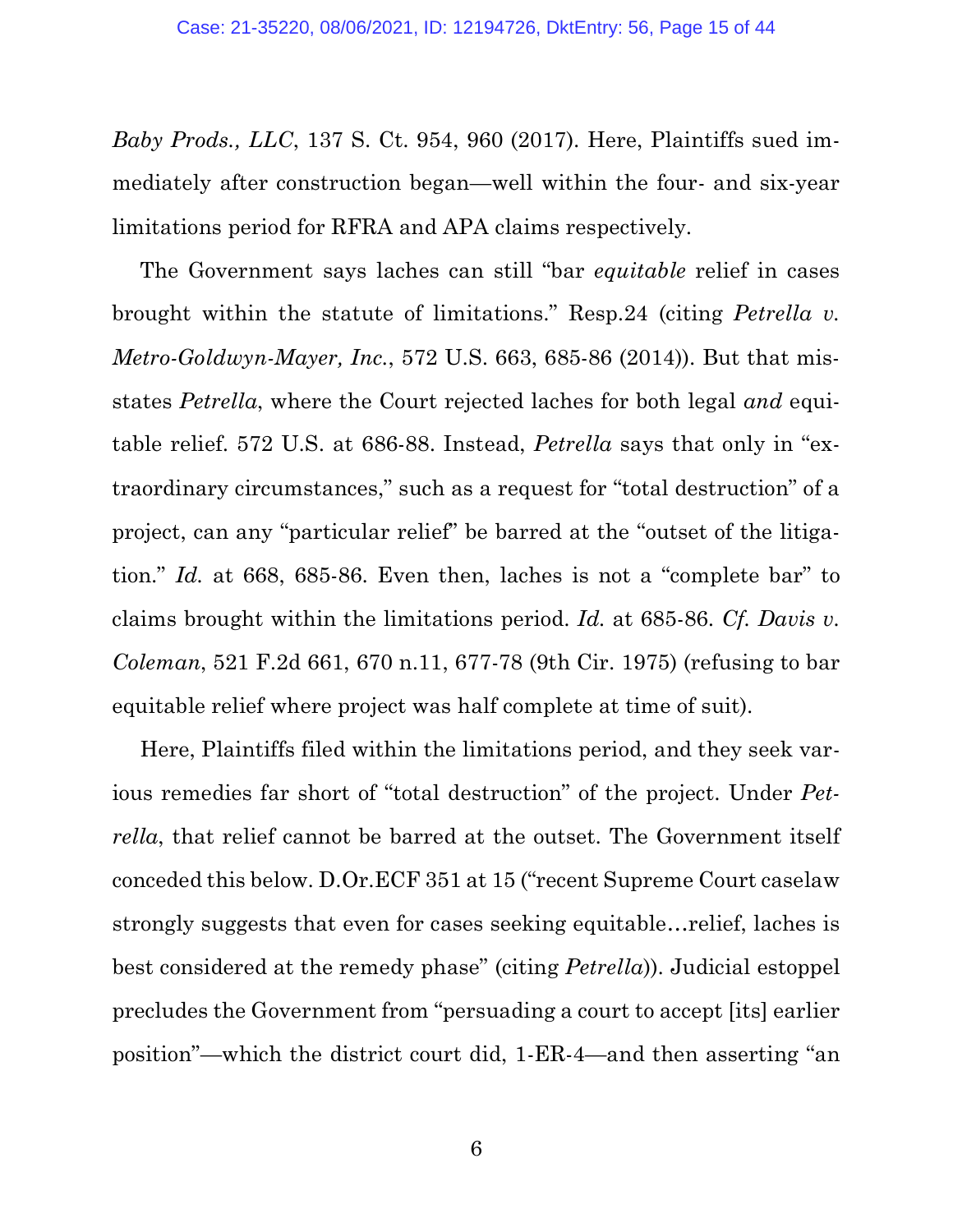inconsistent position" on appeal. *New Hampshire v. Maine*, 532 U.S. 742, 750 (2001).

Lastly, even assuming laches could entirely bar timely claims, it is disfavored "in environmental cases," *Coal. for Canyon Pres. v. Bowers*, 632 F.2d 774, 779 (9th Cir. 1980), and requires proof of (1) lack of diligence, and (2) prejudice, *Save the Peaks Coal. v. USFS*, 669 F.3d 1025, 1031 (9th Cir. 2012). The Government doesn't address prejudice. And on diligence, Plaintiffs filed suit just ten weeks into a yearlong construction project—far faster than in other cases rejecting laches. *E.g.*, *Grand Canyon Tr. v. Tucson Elec. Power Co.*, 391 F.3d 979, 988-89 (9th Cir. 2004) (eleven years). Indeed, Plaintiffs filed by the Government's *own deadline* for "claim[s] seeking judicial review," 73 Fed. Reg. 19,134, 19,134 (Apr. 8, 2008)—meaning any supposed "delay" couldn't possibly be "unreasonable." *Herb Reed Enters., LLC v. Fla. Ent. Mgmt.*, 736 F.3d 1239, 1246-47 (9th Cir. 2013).

*Apache Survival* is not to the contrary. Resp.21. There, plaintiffs ignored the agency's consistent, repeated attempts to involve them, and refused to give follow-up information when the agency proved "willing[] to listen." *Apache Survival Coal. v. United States*, 21 F.3d 895, 900 (9th Cir. 1994) ("Tribe failed to respond" and gave "[n]o response" to requests about "specific sites"); *Standing Rock Sioux Tribe v. U.S. Army Corps of*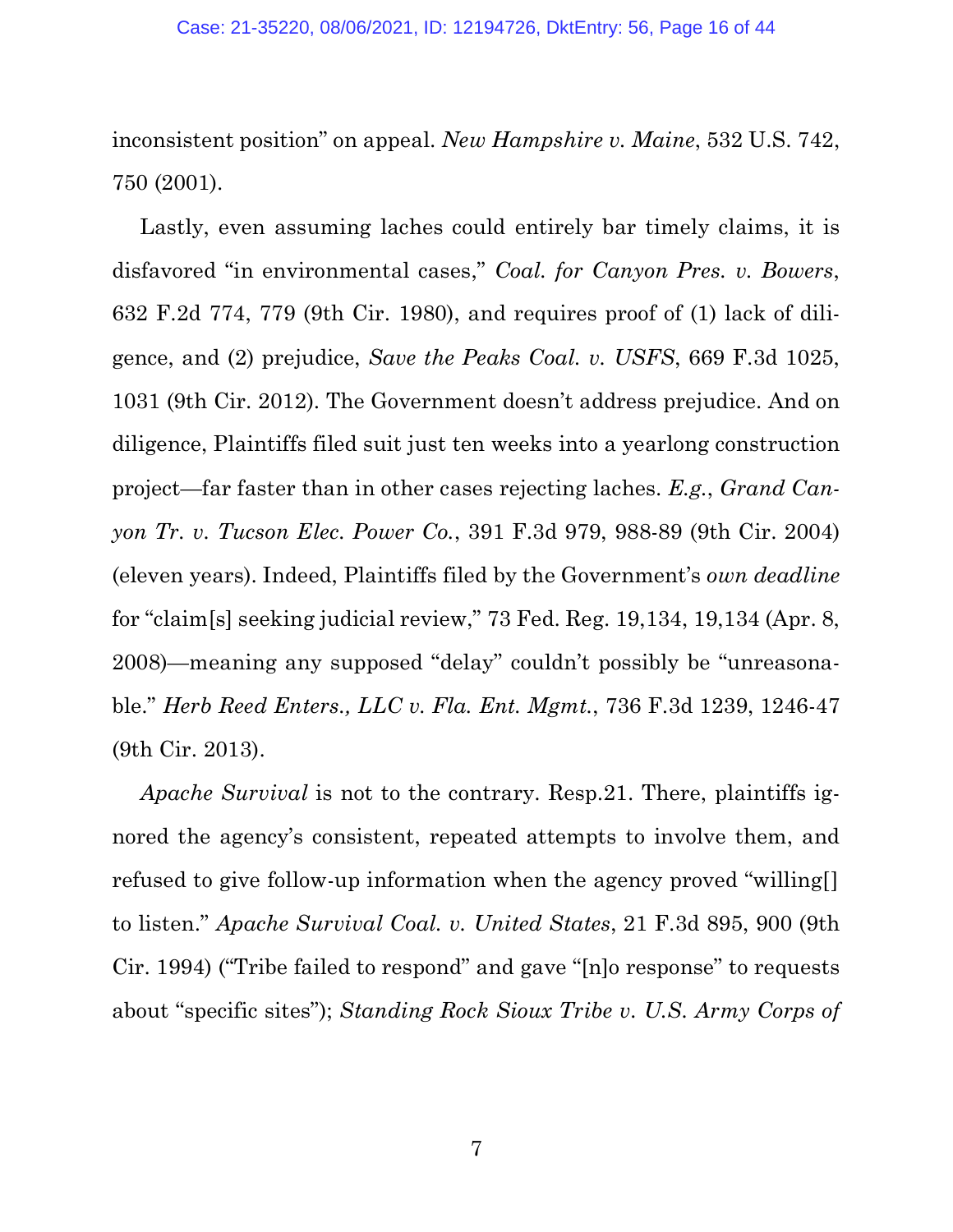*Eng'rs*, 239 F. Supp. 3d 77, 84-85 (D.D.C. 2017) (similar). Here, the magistrate said "the record does not reveal" that the Government made any "consistent, repeated attempts to consult with" Plaintiffs. 1-ER-71. And the Government's only response to Plaintiffs' communications was a letter flatly denying review. 5-ER-1041-43. So laches is inapplicable.[1](#page-16-0)

### **II. The Government violated RFRA.**

On the merits, the Government admits "this Project didn't include measures to protect the site," even though destruction "could have been avoided." Resp.45, 43. That's an admission that the Government cannot satisfy struct scrutiny. Thus, the only question is whether destruction of Plaintiffs' site is a substantial burden on their religious exercise.

<span id="page-16-0"></span><sup>&</sup>lt;sup>1</sup> The Government baselessly claims Plaintiffs "misrepresent[ed]" what it knew about the site. Resp.23. It says "no Plaintiff" told the Government they "used this site for religious purposes until 2010." *Id*. But the administrative record shows Jones telling the Government *in 1990* that Dwyer is a "sacred site" that Native Americans had been visiting "for years." 5- ER-966-67; *see also* 2-SER-234 (2009). It says no one "called this rock feature an 'altar'" until 2016. Resp.23. But terminology aside, record correspondence in *2007* shows potential "use of this stone pile…as a prayer area" that "the tribe is concerned about." 6-ER-1157. It says Wilferd Yallup didn't use "the 'word Dwyer" when identifying areas with burials. Resp.23-24. But Jones testified that Yallup *pointed to Dwyer on a map* when indicating areas with burials, 5-ER-831—a point reaffirmed in his deposition (which our brief accurately quoted), 3-ER-424, and never contradicted. Lastly, the Government says Plaintiffs didn't assert RFRA until "2016." Resp.15-16. But the magistrate addressed their RFRA claim in *2011*, noting "their claim fits squarely within the RFRA…as the parties concur." D.Or.ECF 122 at 14-17.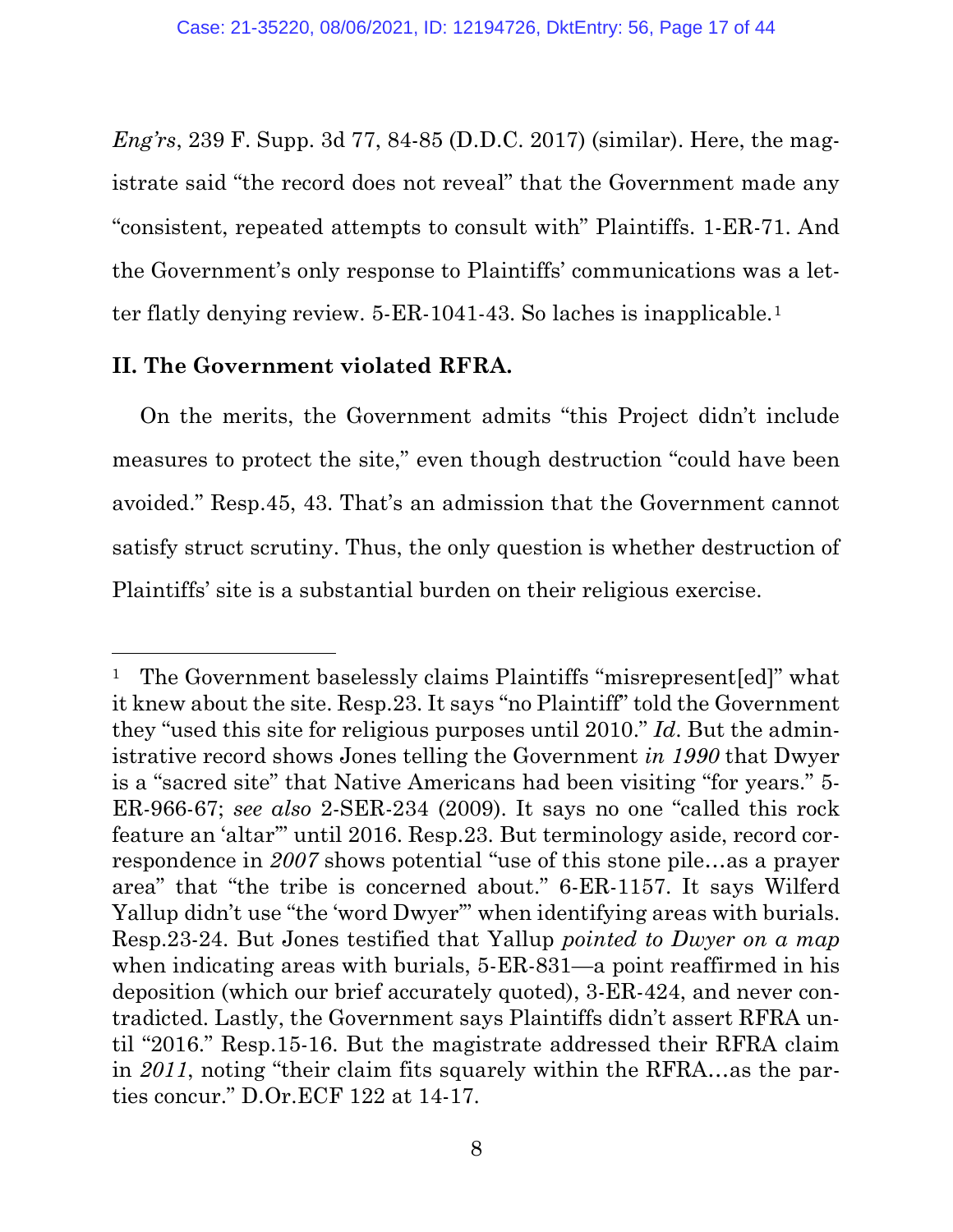Government "substantially burdens" religious exercise when it makes it significantly more costly or difficult. This can be done by threatening sanctions or loss of benefits (such as a fine for possessing eagle feathers), or by making the exercise impossible (such as by confiscating the feathers). *Cf. McAllen Grace Brethren Church v. Salazar*, 764 F.3d 465, 472 (5th Cir. 2014). When government makes religious exercise impossible, it "easily" qualifies as a substantial burden. *Yellowbear v. Lampert*, 741 F.3d 48, 55-56 (10th Cir. 2014) (Gorsuch, J.).

The Government's efforts to evade this rule contradict RFRA's text, precedent, and common sense.

*1. Text***.** The "ordinary, contemporary, common meaning" of "'substantial burden'" is "a 'significantly great' restriction or onus on 'any exercise of religion.'" *San Jose Christian Coll. v. City of Morgan Hill*, 360 F.3d 1024, 1034-35 (9th Cir. 2004). Destroying the sacred site obviously qualifies, because it makes Plaintiffs' religious practices impossible—which the Government doesn't dispute.

Instead, the Government tries to redefine "substantial burden." It says "the substantial-burden inquiry examines what the government is doing *to the plaintiff,*" not plaintiff's religious exercise. Resp.35. And it says "no matter how serious its impact on an individual's religious exercise," "government action does not impose a substantial burden" unless it involves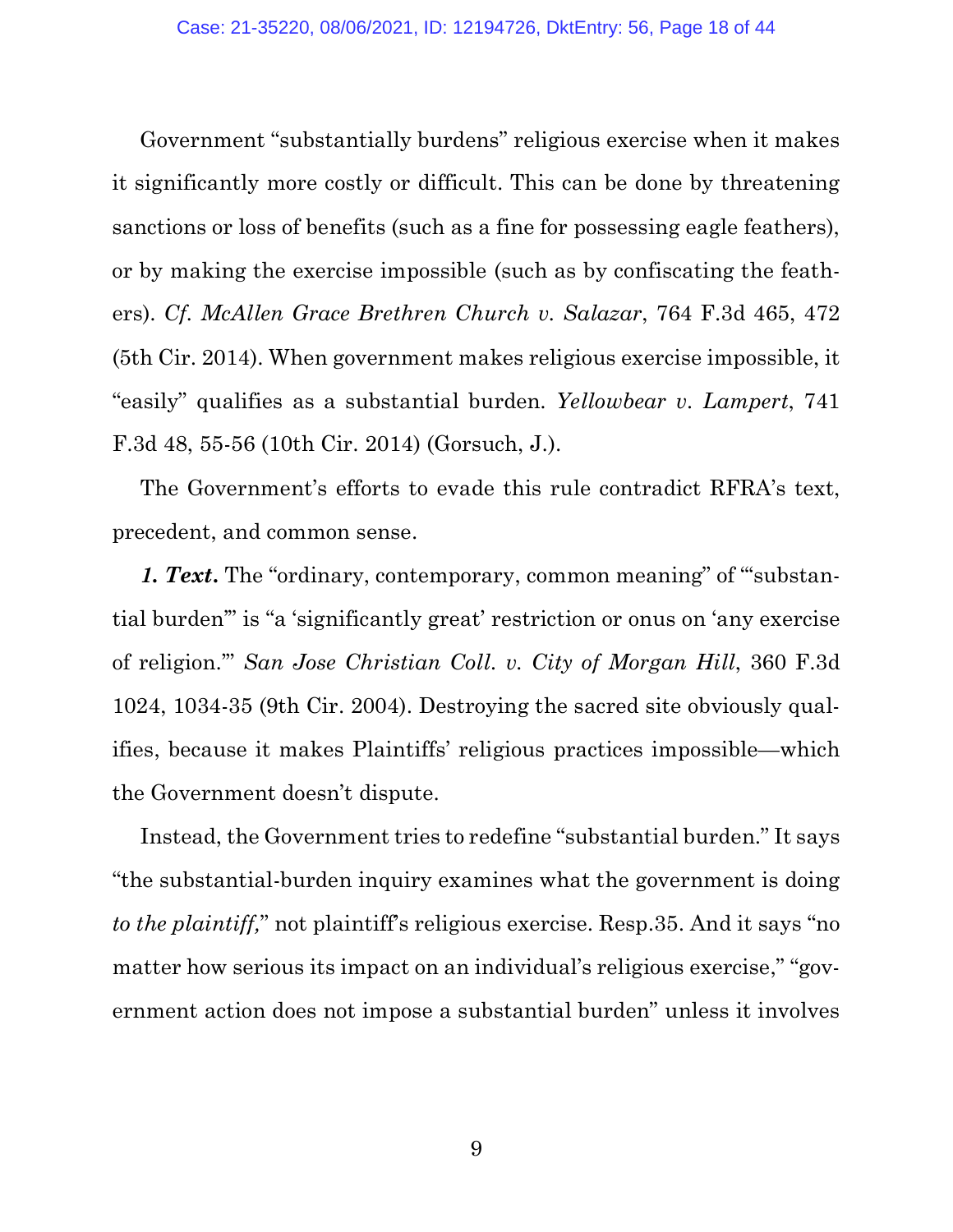"compulsion or punishment." Resp.29. This distorts RFRA in two respects. First, it changes the object of the burden from plaintiff's "religious exercise" to "the plaintiff" himself. This contravenes RFRA's text, which asks whether Government has substantially burdened *not* the *plaintiff* but "a person's *exercise of religion*." 42 U.S.C. §2000bb-1(a) (emphasis added). Second, it artificially limits the universe of burden-causing actions to only two types: "compulsion or punishment." But RFRA's text includes no such limit. Instead, RFRA "applies to *all Federal law,* and *the implementation of that law*"—whether or not it involves compulsion or punishment. 42 U.S.C. §2000bb-3(a) (emphasis added).

Thus, the Government substantially burdens a prisoner's exercise of religion by not just punishing him for reading the Koran, but also "damag[ing] or discard[ing]'" his Koran. *Cutter v. Wilkinson*, 544 U.S. 709, 716 n.5 (2005). And Government substantially burdens a Native American's religious exercise by not just fining her for trespassing at a site, but also destroying the site.

*2. Precedent.* The Government also has no good response to the many cases interpreting RFRA according to its plain meaning. *See Tanzin v. Tanvir*, 141 S. Ct. 486, 491 (2020) (using "plain meaning" for undefined terms in RFRA).

First, in *Tanzin*, the Supreme Court said "RFRA violations" can in-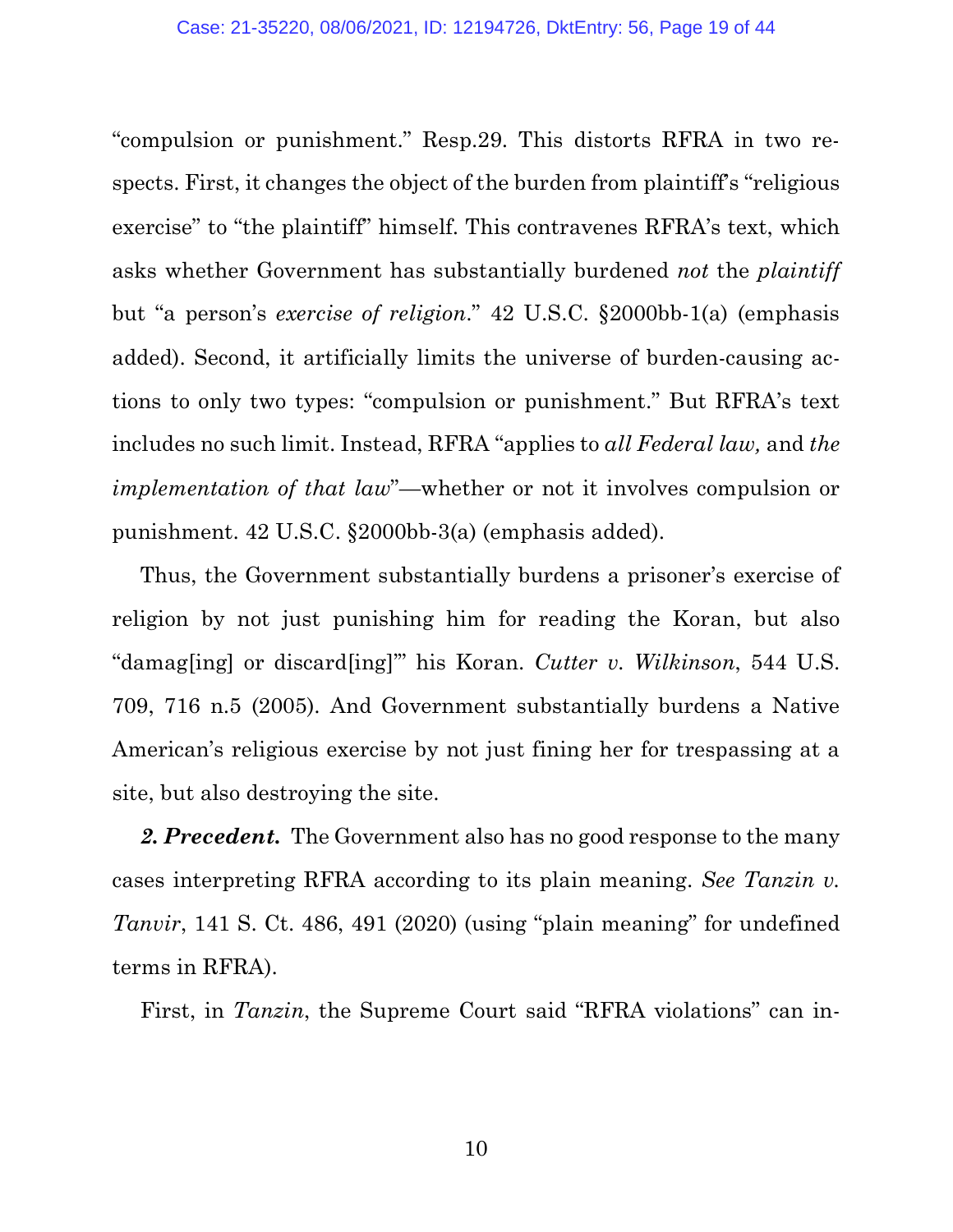clude "destruction of religious property" or performing an unwanted "autopsy." 141 S. Ct. at 492. The Government doesn't dispute these are substantial burdens. It simply asks the Court to ignore *Tanzin* because it didn't discuss "religious sites on public land." Resp.34. But that misses the point. *Tanzin* expressly recognizes substantial burdens that *don't* involve imposing punishment or denying benefits—and thus don't fit the Government's theory.

The Government likewise fails to distinguish the many prisoner cases finding a substantial burden when governments make religious exercise impossible. The Government says these cases involved a "specific prohibition" of religious exercise. Resp.40. Not so. Each involved a refusal to *facilitate* religious exercise *on government property*.

- *Yellowbear*, 741 F.3d at 53 (declining escort to sweat lodge);
- *Greene*, 513 F.3d at 989 (declining escort to group worship);
- *Nance*, 700 F. App'x at 632 (declining purchase of prayer oils);
- *Jones*, 915 F.3d at 1149 (declining kosher food trays);
- *Haight*, 763 F.3d at 565 (declining ceremonial foods).

Each court found a substantial burden *not* because of a *prohibition*, but because "[t]he greater restriction" of making a practice impossible "includes the lesser one" of prohibiting it—even on government property. *Id.*

Alternatively, the Government says the prisoner cases involved "coercive control." Resp.40. But so does this one. Whether managing a prison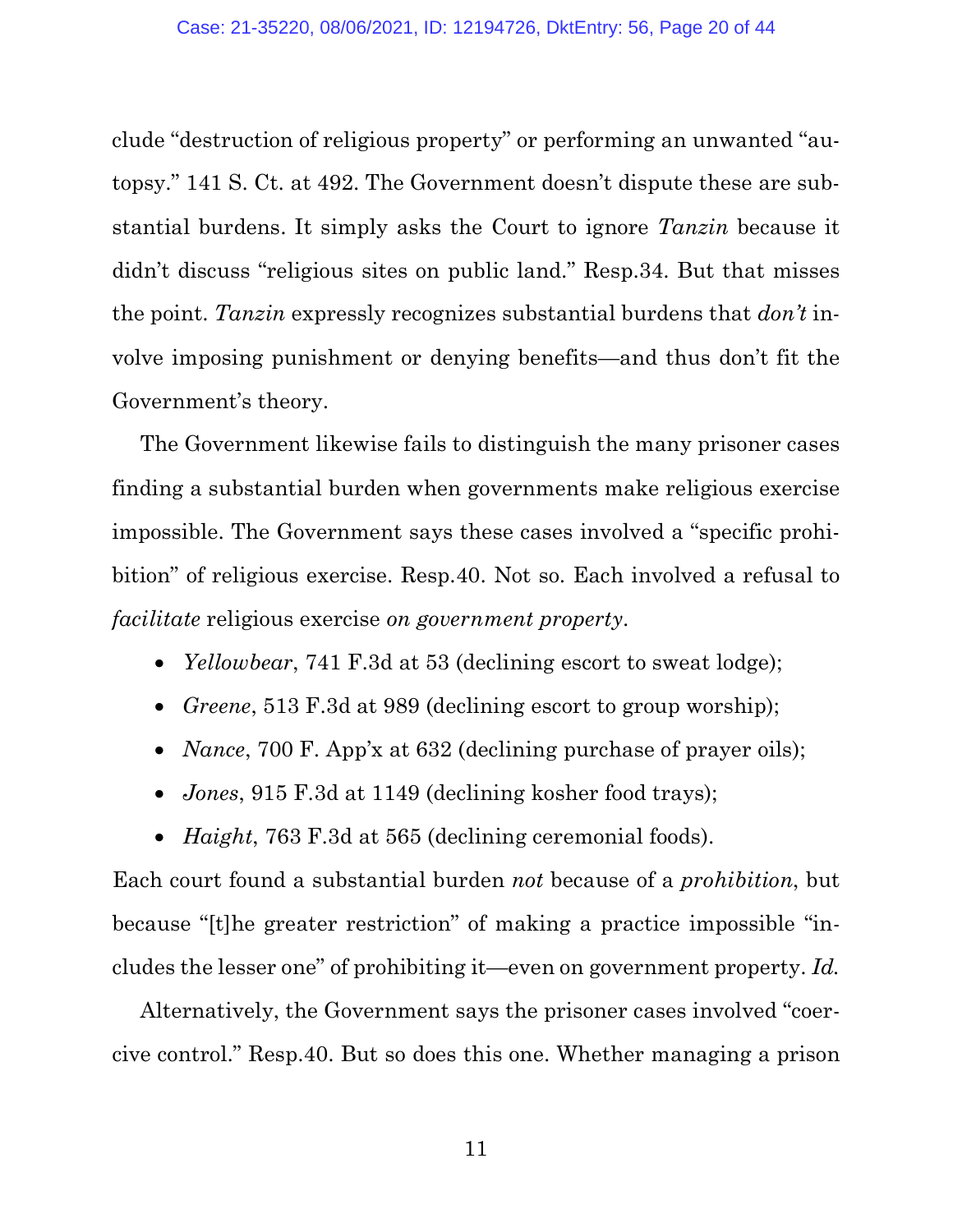or managing federal land, the Government has "coercive control" over the location needed for religious exercise. And when it manages the location in a way that renders religious exercise impossible, it imposes a substantial burden. Indeed, the Government's position oddly gives more protection to prisoners worshiping in high-security prisons than to Plaintiffs worshiping at an open-to-the-public sacred site.

For similar reasons, the Government cannot distinguish the many RLUIPA land-use cases holding that interference with the use of religious property is a substantial burden. Br.33-34. The Government says these cases involve the plaintiffs' "*own* property." Resp.34. But RFRA, unlike RLUIPA, doesn't ask about ownership; it asks whether the Government substantially burdened plaintiffs' "exercise of religion." Whether the government stops a church from worshiping by denying rezoning, or stops Plaintiffs from worshiping by destroying their sacred site, the effect on *religious exercise* is the same—it ends.

Finally, the Government admits it cannot distinguish *Comanche Nation v. United States*, which held that constructing a warehouse on a Native American worship site "amply demonstrate[d]" a substantial burden. No. CIV-08-849, 2008 WL 4426621, at \*17 (W.D. Okla. Sept. 23, 2008). It merely says *Comanche Nation* "declined to follow" *Navajo Nation*. Resp.41. But the cases don't conflict. In *Navajo Nation*, the "sole effect"

12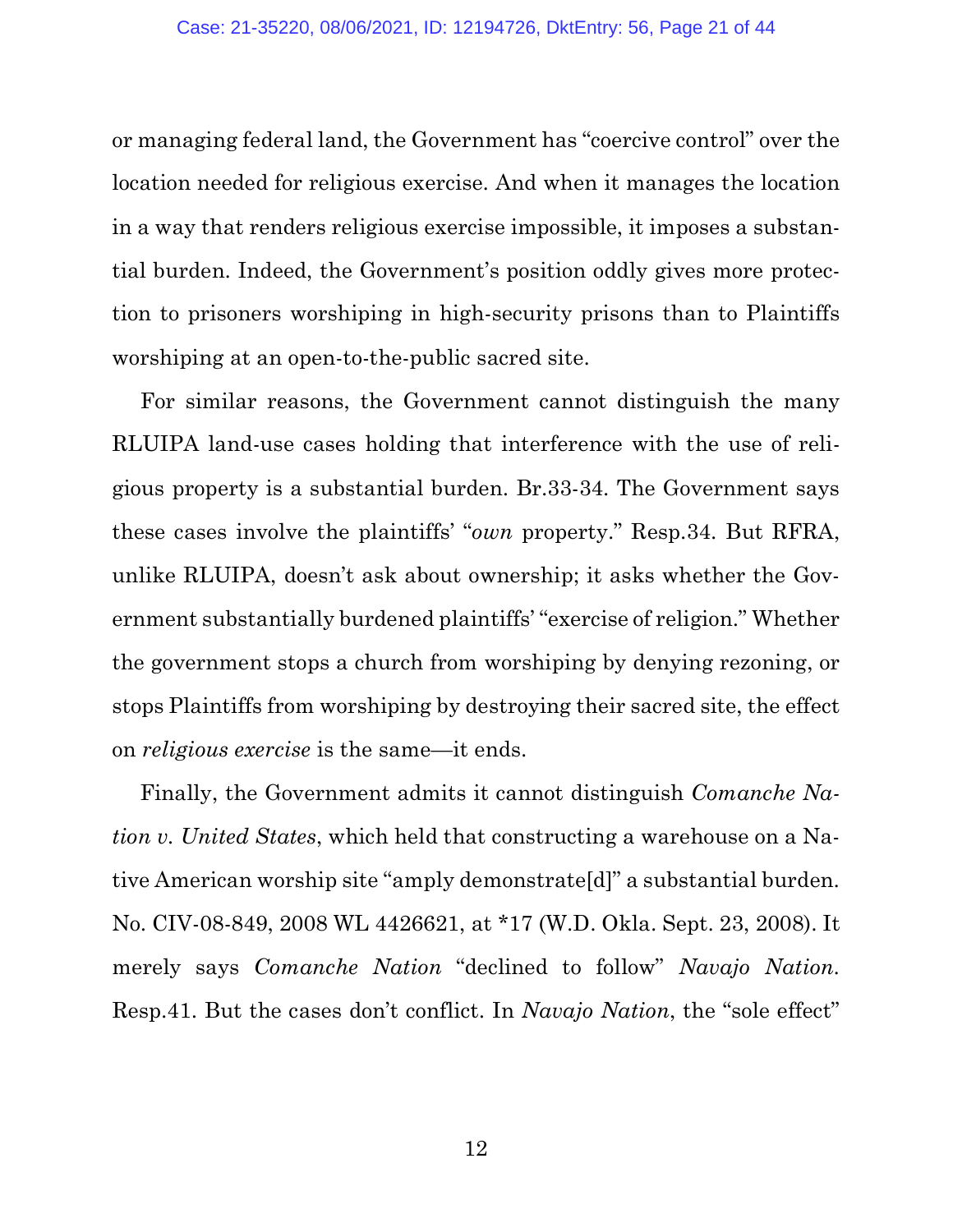of the government's action was on plaintiffs' "subjective spiritual experience," 535 F.3d 1058, 1063 (9th Cir. 2008), while in *Comanche Nation*, the government's action made plaintiffs' religious practices objectively, physically impossible. Br.36.

*3. Navajo Nation and Lyng.* Lacking a response to these cases, the Government overreads *Navajo Nation* and *Lyng*. It says the two types of burdens identified in *Navajo Nation*—threat of penalties or denial of benefits—are the entire universe of substantial burdens. Resp.29-30. And it says this case is factually indistinguishable from *Navajo Nation* and *Lyng*. *Id.* at 36-39. It is wrong on both counts.

First, *Navajo Nation* didn't purport to describe the full universe of substantial burdens. Immediately after listing the threat of penalties and denial of benefits, the Court said "[a]ny burden…*short of* " these cannot be substantial. 535 F.3d at 1069-70 (emphasis added). But that indicates that a burden *greater than* these can be. The Government offers no alternative understanding of this language.

Second, neither *Navajo Nation* nor *Lyng* involved *physical destruction* of a site, rendering religious practices *objectively impossible*. In *Navajo Nation*, the government didn't destroy the site; it allowed recycled wastewater to be sprayed on it, which plaintiffs claimed would "spiritually contaminate" the mountain and "devalue their religious exercises." *Id.* at 1063; *id.* at 1070 ("The only effect of the proposed upgrades is on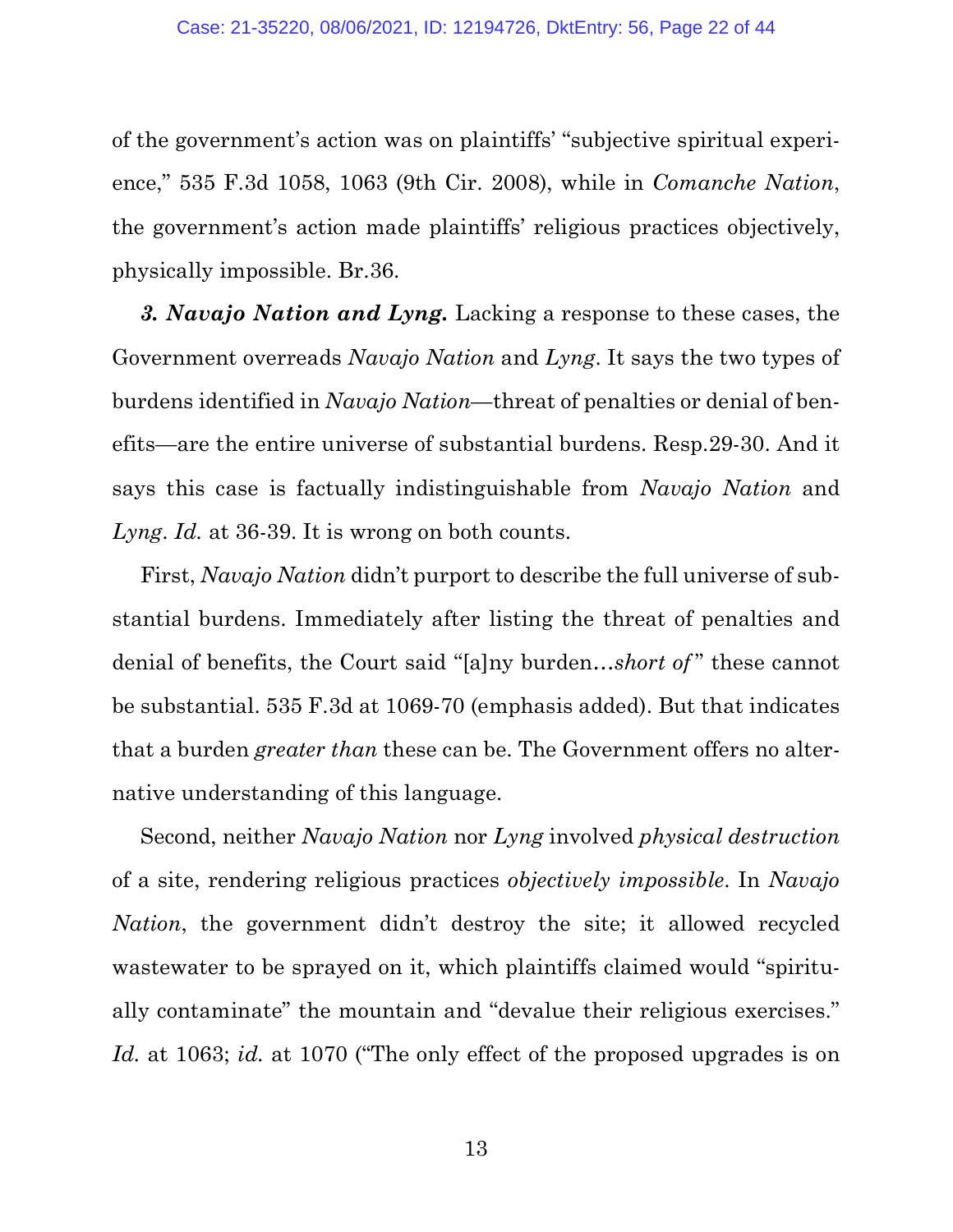the Plaintiffs' subjective, emotional religious experience."). Likewise, in *Lyng*, the construction "was removed as far as possible from the sites used by contemporary Indians for specific spiritual activities"; the plaintiffs' claim was that the construction would "diminish the sacredness of the area" and "create distractions" while they worshiped. 485 U.S. 439, 443, 448 (1988); *id.* at 454 ("No sites where specific rituals take place were to be disturbed.").

Thus, "the sole question" in those cases was "whether a government action that affects *only subjective spiritual fulfillment* 'substantially burdens' the exercise of religion." *Navajo Nation*, 535 F.3d at 1070 n.12 (emphasis added). Here, the project didn't just diminish Plaintiffs' subjective spiritual fulfillment from worshipping at the site; it destroyed the site entirely. So *Navajo Nation* and *Lyng* are "of little help here, where the religious burden in controversy is not mere interference with 'subjective' experience, but the undisputed, complete destruction of the entire religious site." Order at 11, *Apache Stronghold v. United States*, No. 21- 15295 (9th Cir. Mar. 5, 2021) (Bumatay, J., dissenting).[2](#page-22-0)

<span id="page-22-0"></span><sup>2</sup> The same is true of *Snoqualmie*. The Government says the "absence of coercion" in "physically alter[ing] a sacred waterfall" meant no substantial burden. Resp.37. But the facility in *Snoqualmie* didn't "prevent the…religious ceremonies"—unlike here. *Snoqualmie Indian Tribe v. FERC*, 545 F.3d 1207, 1213, 1215, 1219 (9th Cir. 2008).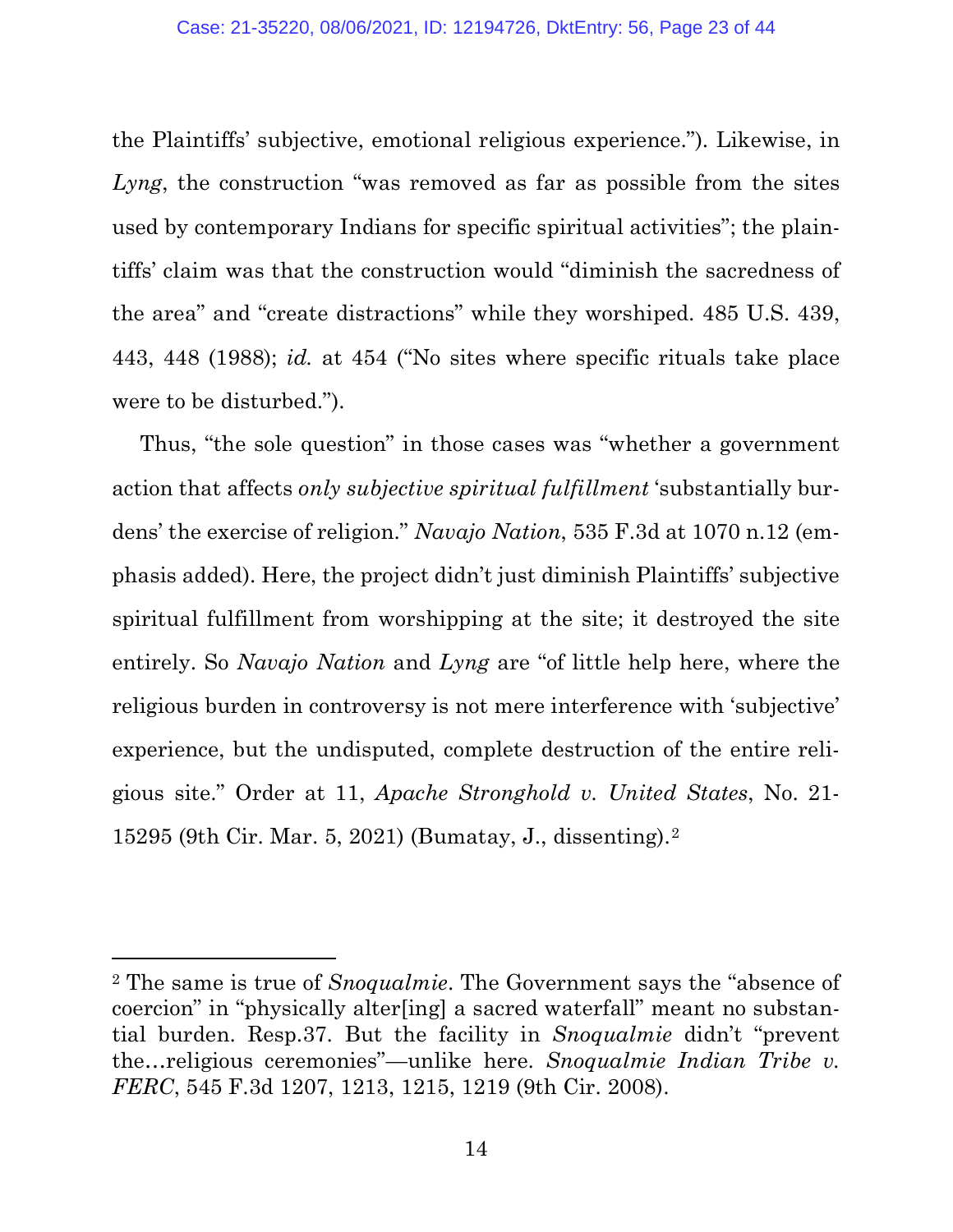The Government responds that *Lyng* and *Navajo Nation* "expressly *rejected* the supposed distinction" between objective and "subjective" effect on religious exercise. Resp.37. But remarkably, *Navajo Nation* says precisely the opposite: the *"distinction…[we are] drawing today*" is "*between objective and subjective effect on religious exercise*." 535 F.3d at 1070 n.12 (emphasis added).

This distinction matters. A secular court "cannot weigh" subjective spiritual effects for itself. *Lyng*, 485 U.S. at 449-50. So if subjective spiritual effects alone sufficed, the Court would have to accept plaintiffs' word that the spiritual effects were "substantial." But whether the Government's actions have rendered a particular religious exercise physically impossible is an objective, ascertainable fact, independent of plaintiffs' beliefs, and as easily evaluated as any other substantial burden.

Nor is the Government correct that *Lyng* rejected a subjective/objective distinction in discussing *Bowen v. Roy*, 476 U.S. 693 (1986). Resp.37- 38. Rather, *Lyng* held that this distinction didn't help the plaintiffs, because they were on the wrong (subjective) side of the line. Both cases centered on claims about the spiritual "efficacy of" plaintiffs' practices, and courts cannot engage in "a factual inquiry into the degree to which…spiritual practices would become ineffectual." 485 U.S. at 450-51. That reasoning is inapposite here, where Plaintiffs' claims concern not spiritual efficacy but physical impossibility.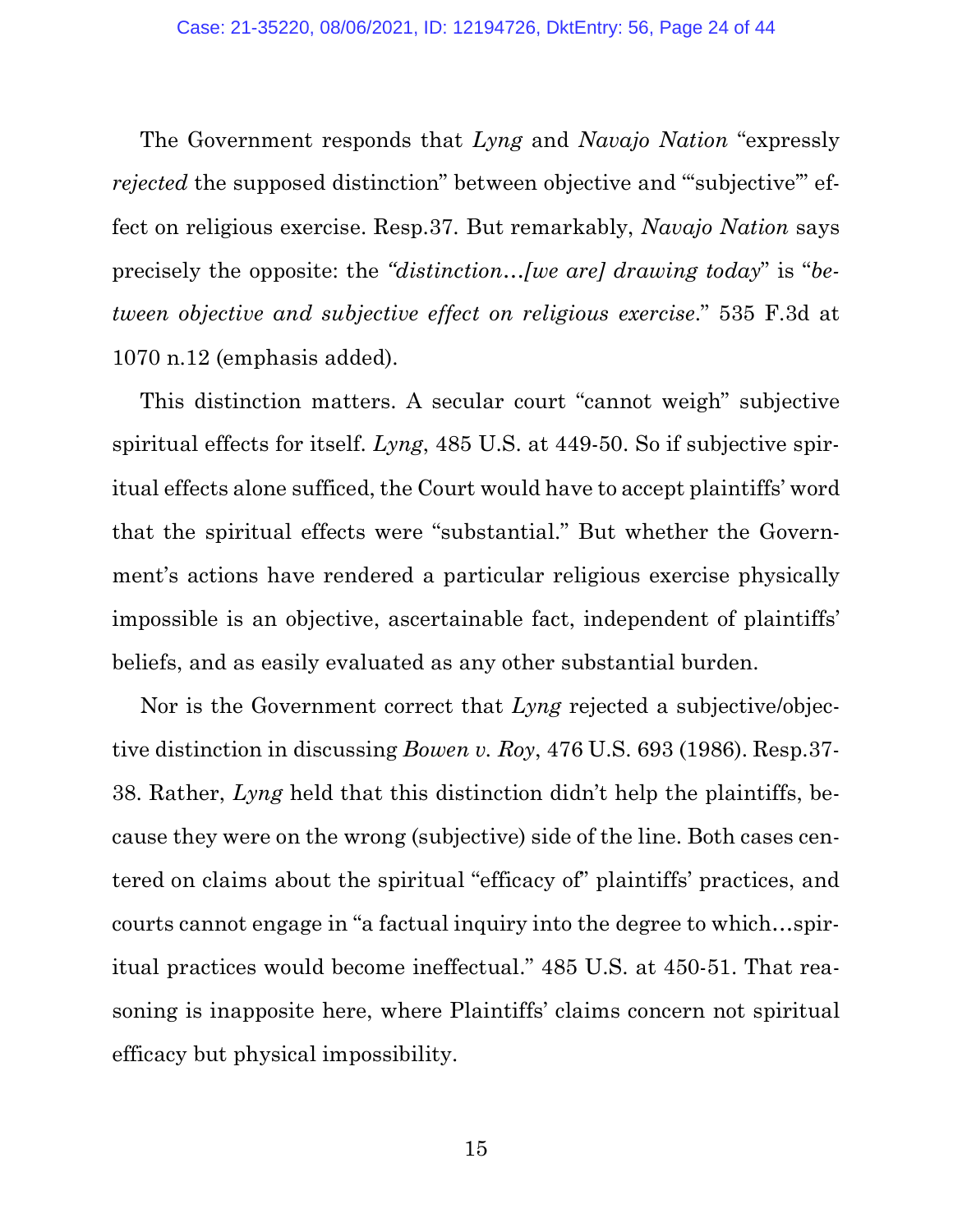Finally, the Government fails to rebut the argument that even under its narrow, two-category reading of *Navajo Nation*, it *has* coerced the Plaintiffs to stop their religious exercise and *has* denied them the benefit of access to the site. Br.41-42. The Government says only a "*discriminatory* denial" of access counts. Resp.39. But RFRA doesn't require discrimination; it applies "even if the burden results" from "neutral," "general[ly] applicab[le]" laws. 42 U.S.C. §§2000bb(a), 2000bb-1(a).

*4. Parade of Horribles.* Lacking textual support, the Government posits a parade of horribles, claiming "'no government…could function'" if RFRA is applied textually. Resp.2, 41-43. But these are the same "slippery-slope concerns" invoked by drug-enforcement officers, *Gonzales v. O Centro*, 546 U.S. 418, 435-36 (2006), prison officials, *Cutter*, 544 U.S. at 725-26; *Holt*, 574 U.S. at 361, 369, and public-health officials, *Burwell v. Hobby Lobby Stores, Inc.*, 573 U.S. 682, 735 (2014)—and rejected by the Supreme Court each time. Indeed, Congress rejected these very concerns in passing RFRA. *Hobby Lobby*, 573 U.S. at 735-36.[3](#page-24-0)

RFRA's text provides the proper limits: a "substantial burden" must be imposed by the Government, affect sincere religious exercise, and be

<span id="page-24-0"></span><sup>3</sup> The Government insinuates that Plaintiffs hold "vast areas" of the country sacred and would seek to block Government action everywhere. Resp.42. This is a willful misrepresentation of Plaintiffs' beliefs based on stereotypes. Plaintiffs "revere the natural world in its entirety," but also have specific sacred sites that are "accorded special reverence." Br.8 (citing sources). Their testimony amply explains why this 0.7-acre site is the locus of religious practices that cannot be replicated elsewhere.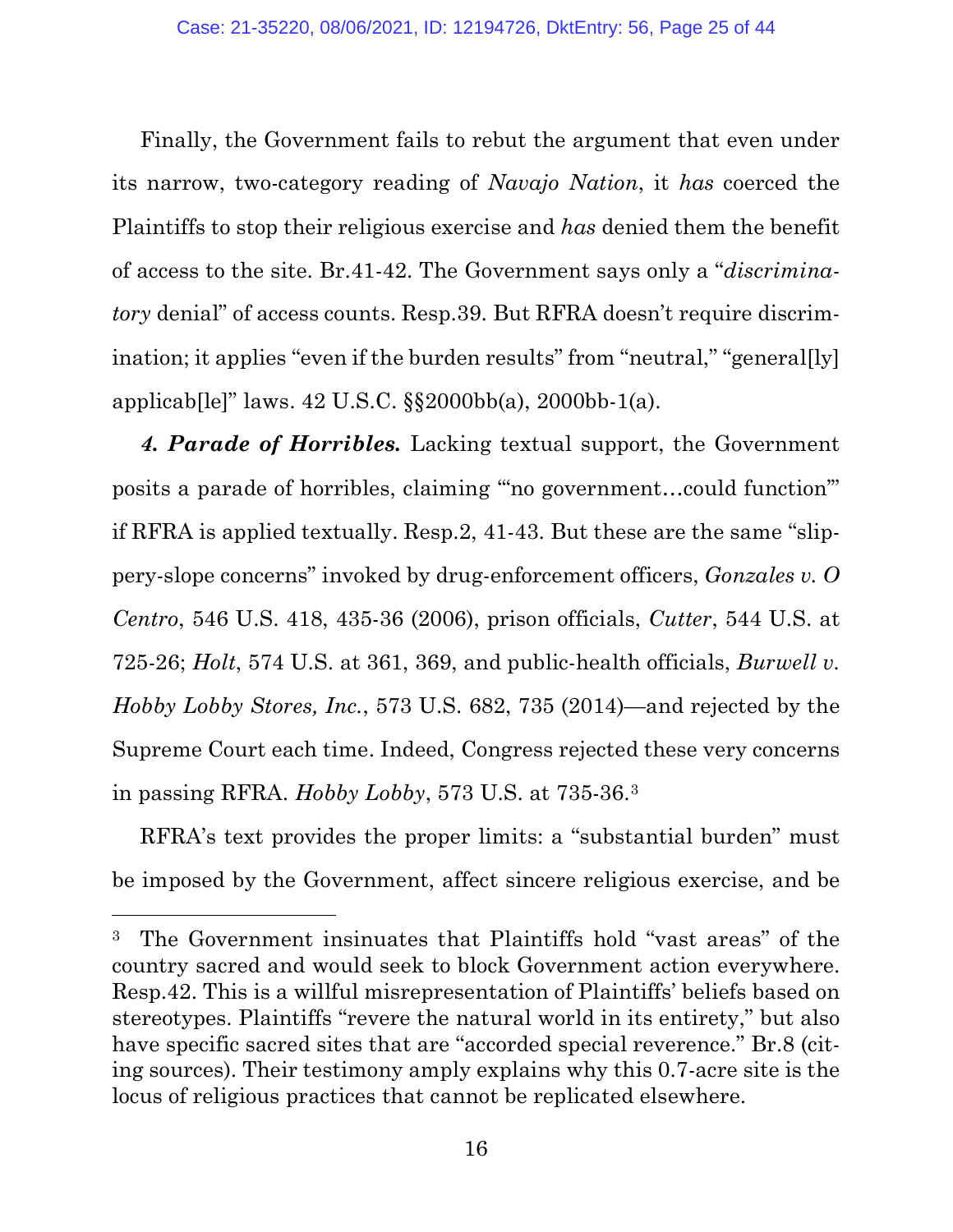objectively substantial. Even then, the Government still wins if it satisfies strict scrutiny. This is a crucial limit on RFRA that the Government simply ignores. But it is "the compelling interest test"—not the substantial-burden test—that Congress chose as the "workable test for striking sensible balances between religious liberty and competing prior governmental interests." *Id.* (quoting 42 U.S.C. §2000bb(a)(5) (cleaned up)).

The real untoward consequences come not from "enforc[ing] RFRA as written," *id.*, but from the Government's artificial revision of RFRA which would immunize the Government not only when it destroys sacred sites, but also when it padlocks church doors, confiscates religious relics, or forcibly removes religious clothing. *See* Stephanie Barclay & Michalyn Steele, *Rethinking Protections for Indigenous Sacred Sites*, 134 Harv. L. Rev. 1294, 1332 (2021); *id.* at 1327, 1332 & nn.205-208; Jewish Coalition Br.3-7 (collecting examples). The Government says these examples involve "coercive power." Resp.35-36. But so does this case: coercive power making religious exercise impossible.

\*\*\*

The Government's position founders on basic logic. It admits that if it fined Plaintiffs for trespassing at the site, that would be a substantial burden. Resp.26-27, 30. Yet it indisputably imposed a *far greater burden* by destroying the site, making their religious exercise physically impossible. Thus, this is an *a fortiori* case.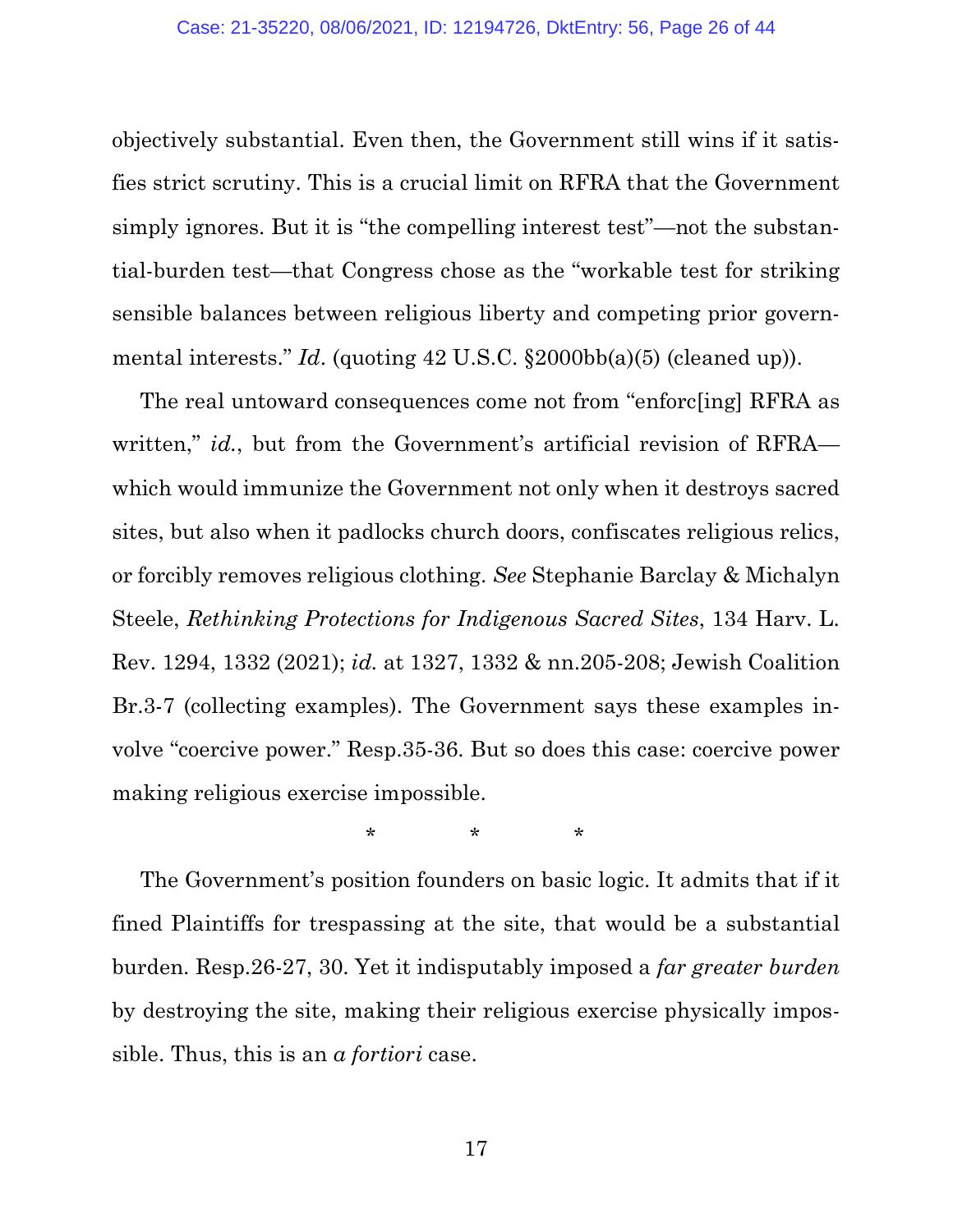#### **III. The Government violated the Free Exercise Clause.**

The Government's actions also trigger strict scrutiny under the Free Exercise Clause because they weren't neutral or generally applicable. Br.44-45. The Government used a steeper slope to protect wetlands on the same side of the highway as Plaintiffs' site, but refused to use the same measure to protect Plaintiffs' site—even though it now admits this would have "avoided" its destruction. Resp.43.

In response, the Government says free-exercise plaintiffs must show not only a lack of neutrality but also a "substantial burden." Resp.43. Not so: Laws that are not "neutral and generally applicable" may be challenged "[r]egardless of the magnitude of the burden imposed." *Fazaga v. FBI*, 965 F.3d 1015, 1058 (9th Cir. 2020). The Government simply ignores *Fazaga*. And its citation of *Torlakson* is inapposite. There, the Court held that plaintiffs "failed to allege *any* burden on their religious exercise" not a "*substantial* burden." *Cal. Parents v. Torlakson*, 973 F.3d 1010, 1019 (9th Cir. 2020) (emphasis added). This tracks recent Supreme Court decisions omitting the "substantial burden" inquiry and treating any "burden" as enough. *Tandon v. Newsom*, 141 S. Ct. 1294 (2021) (no substantial-burden analysis); *Fulton v. City of Philadelphia*, 141 S. Ct. 1868, 1876-77, 1881 (2021) (six mentions of "burden," zero of "substantial")*.* 

Alternatively, the Government claims a law can't lack neutrality unless it expressly "prohibit[s] religious conduct." Resp.44. But that's not the law. *Tandon* says a law lacks neutrality if it "treat[s] *any* comparable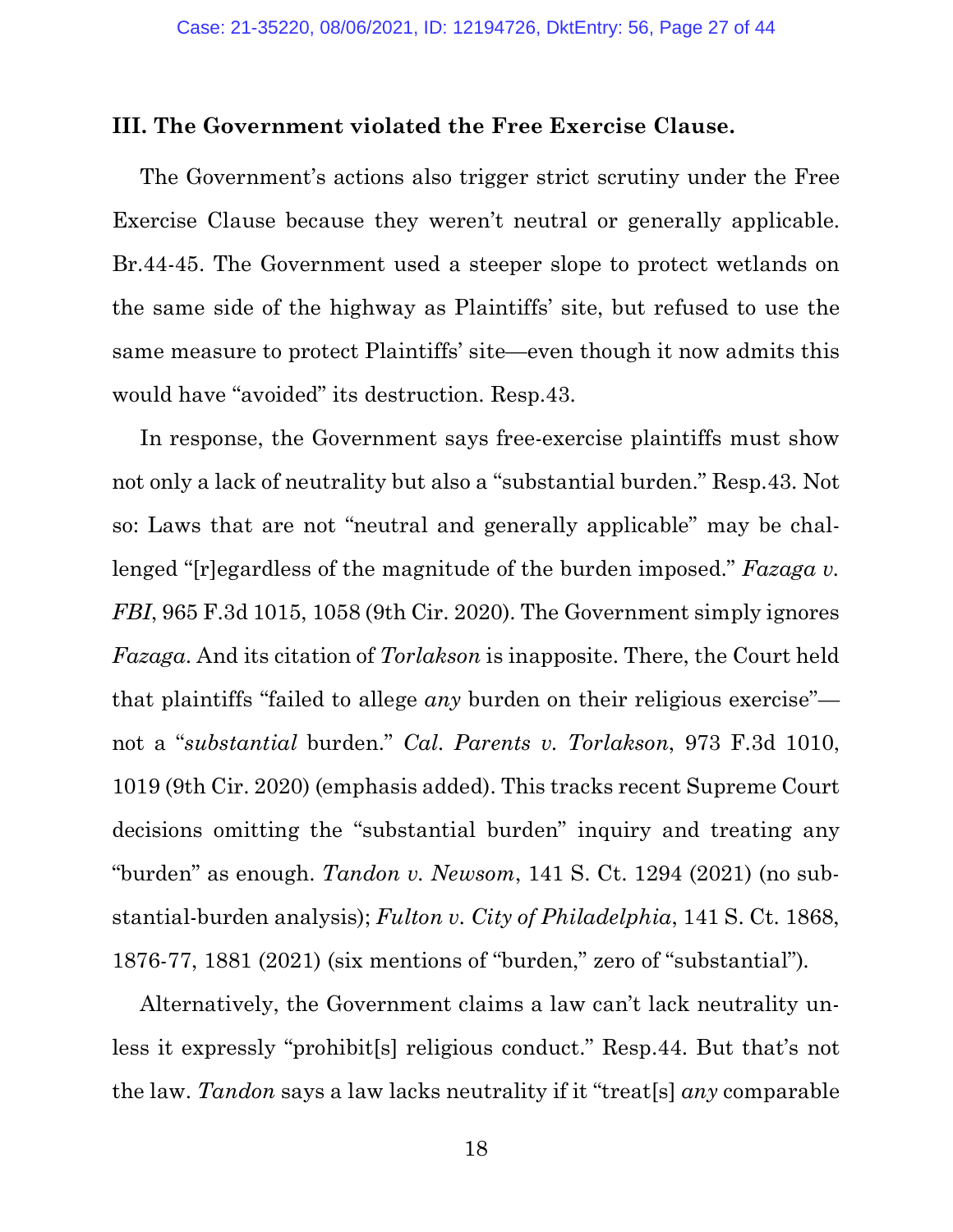secular activity *more favorably* than religious exercise." *Tandon*, 141 S. Ct. at 1296 (second emphasis added). This favoritism can occur without any "prohibition" at all—such as when government distributes benefits to secular recipients but not religious ones, *Trinity Lutheran Church of Columbia, Inc. v. Comer*, 137 S. Ct. 2012, 2021-22 (2017), or preserves property valued for environmental use, but destroys property valued for religious use.

Lastly, the Government claims this cannot be the law because it would mean "the action in *Lyng* would not be neutral and generally applicable." Resp.45. But in *Lyng*, the Court emphasized that the project chose the route "farthest removed from contemporary spiritual sites," "provided for one-half mile protective zones around all the religious sites," and "could [not] have been more solicitous" toward religious practices. 485 U.S. at 453-54. In other words, it treated religious exercise *at least as favorably* as comparable secular activity—if not more so. Here, by contrast, the Government admits that "the destruction of [Plaintiffs'] sacred site could have been avoided" by the same measures it used to protect nearby wetlands. Resp.43. That renders its action non-neutral.

### **IV. The Government's waiver defense fails.**

The Government also violated multiple environmental and procedural statutes. Its main defense—waiver—is both waived and meritless.

19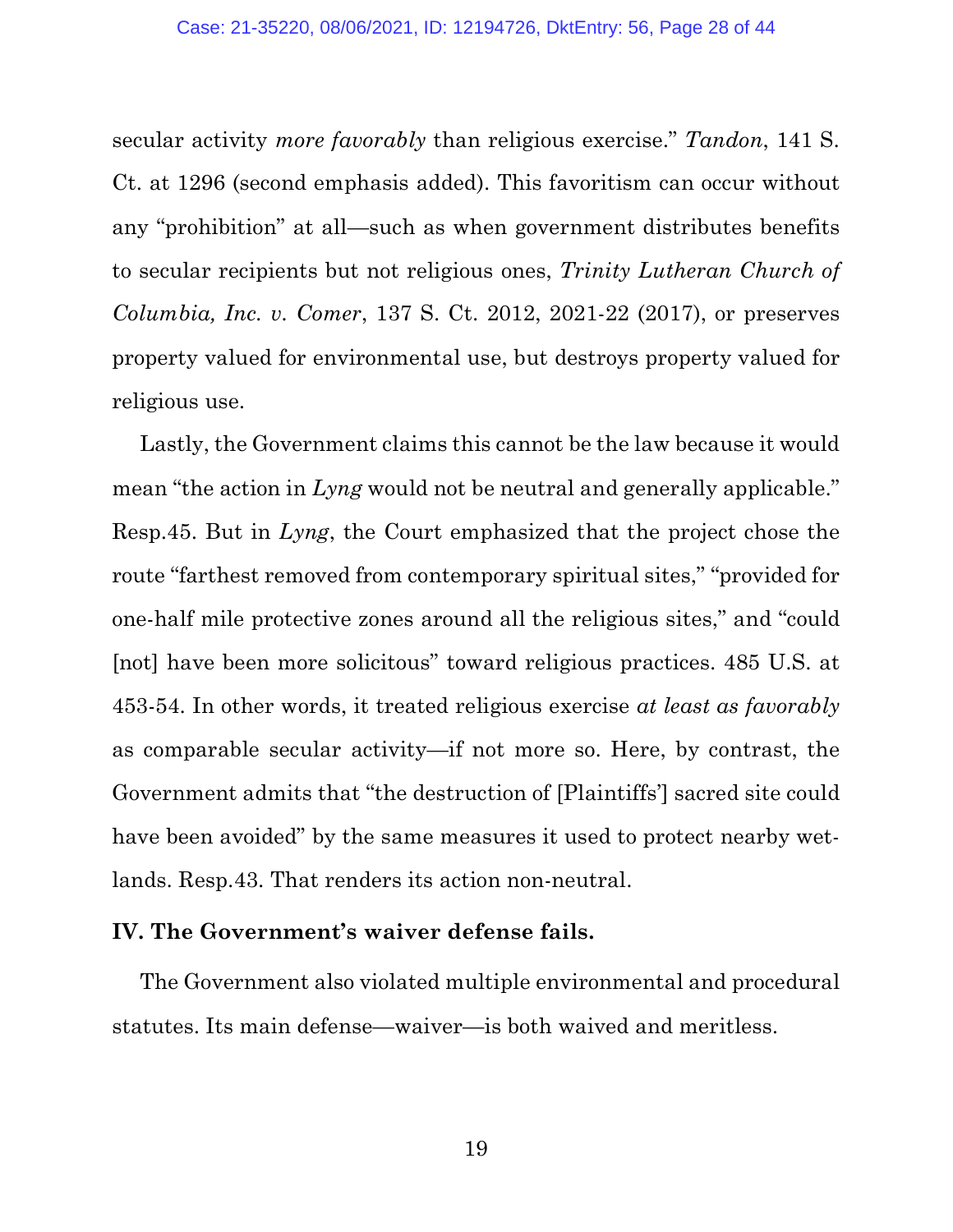#### **A. The Government waived waiver.**

The Government doesn't dispute that "waiver" "must [be] affirmatively state[d]" in an answer to be preserved. Fed. R. Civ. P. 8(c)(1). It claims only that "Plaintiffs were not prejudiced." Resp.52. Not so.

The Government pled multiple affirmative defenses in its answer and asserted them in a motion to dismiss in May 2009—but not waiver. D.Or.ECF 28. Had the Government asserted waiver then, rather than waiting *nine years*, D.Or.ECF 340, this case would have been drastically simplified long ago. This also would have affected Plaintiffs' position in years-long settlement negotiations—which Plaintiffs undertook in good faith, while the Government was hiding its key affirmative defense.

Even more importantly, had the Government timely asserted waiver, Plaintiffs could have appealed years earlier. At the latest, Plaintiffs could have appealed in June 2018, after the ruling on their RFRA claim. 1-ER-89-92; D.Or.ECF 318 (requesting final judgment); 1-ER-92 (denying final judgment given pending APA claims). Instead, Plaintiffs had to continue litigating their APA claims for almost *three more years*, until the district court finally held them waived. It was during those years that Plaintiffs Jones and Jackson died. Thus, the Government's tardy assertion of waiver not only prolonged the litigation, but also deprived Jones and Jackson of *ever* seeing its resolution. That is severe prejudice.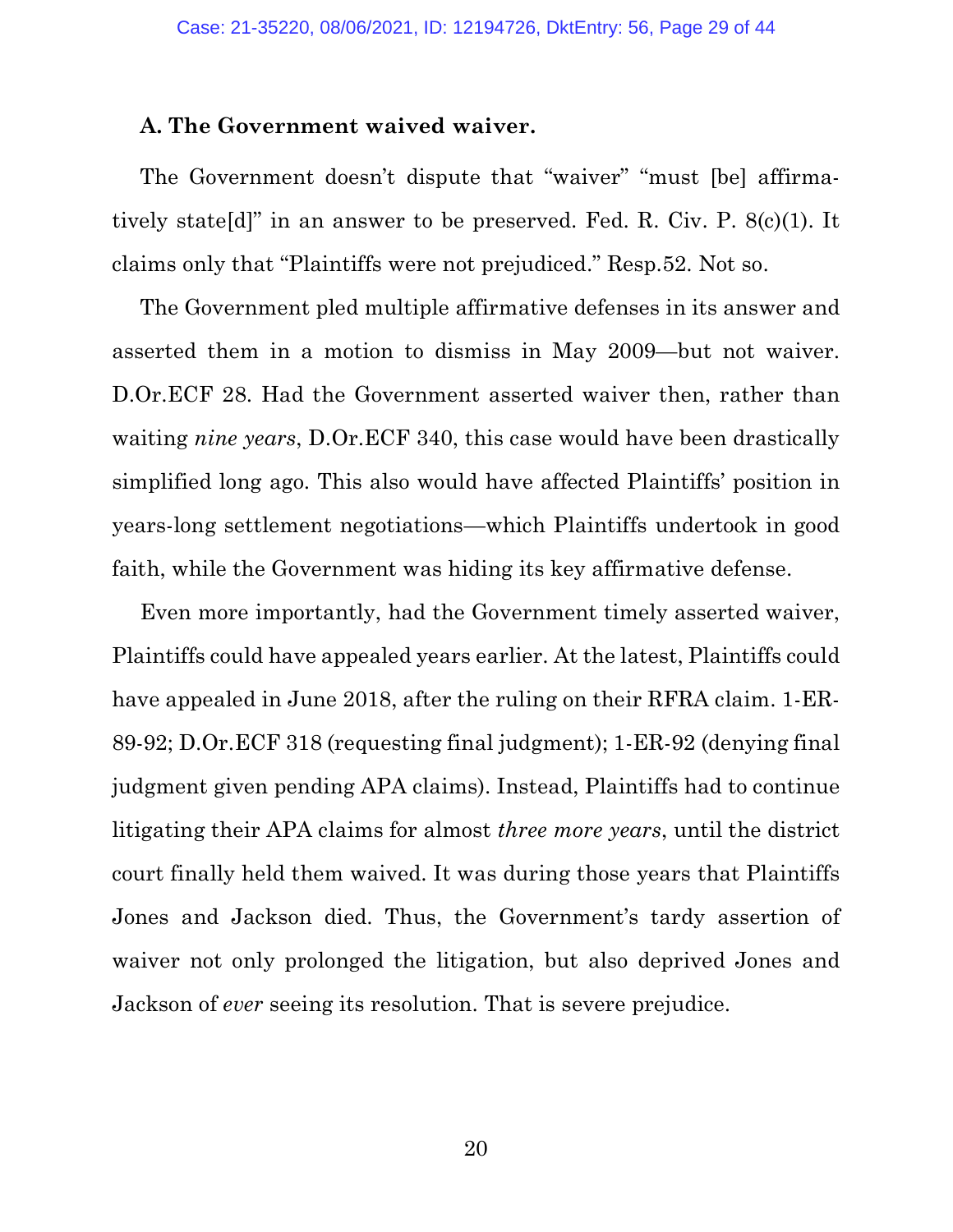#### **B. The waiver defense fails.**

The waiver defense is also meritless. Recent Supreme Court precedent holds that there is no requirement to raise claims during non-adversarial administrative proceedings where, as here, "no statute or regulation obligated" it—and the Government identifies none. *Carr v. Saul*, 141 S. Ct. 1352, 1358 (2021). Nor were there any "adversarial" agency proceedings "analog[ous] to…litigation"; thus, no "judicially created issue-exhaustion requirement" is permitted. *Id.*

At most, the agency simply needed "the opportunity to rectify the violations…alleged." *Great Basin Mine Watch v. Hankins*, 456 F.3d 955, 965 (9th Cir. 2006) (cleaned up). That standard is easily met here.

First, the premise of the Government's waiver argument—that "Plaintiffs made *no* attempt to notify Defendants of their concerns during the administrative process," Resp.47 n.13—is wrong. At the *latest*, Plaintiffs sent written and verbal notice of their concerns in January 2008. The relevant statute defines the "environmental review process" to extend through the "completion of any environmental permit [or] approval…required for a project under any" non-NEPA "Federal law." 23 U.S.C. §139(a)(3)(B); *see* Br.63. Here, Plaintiffs' 2008 outreach occurred *before* issuance of the tree-cutting permit (February 28) or right-of-way (April 2)—meaning it occurred *during* the administrative process. Br.21-23.

The Government says this "misread[s]" §139, but never says how. Resp.49. And Plaintiffs' reading tracks FHWA's own reading during this

21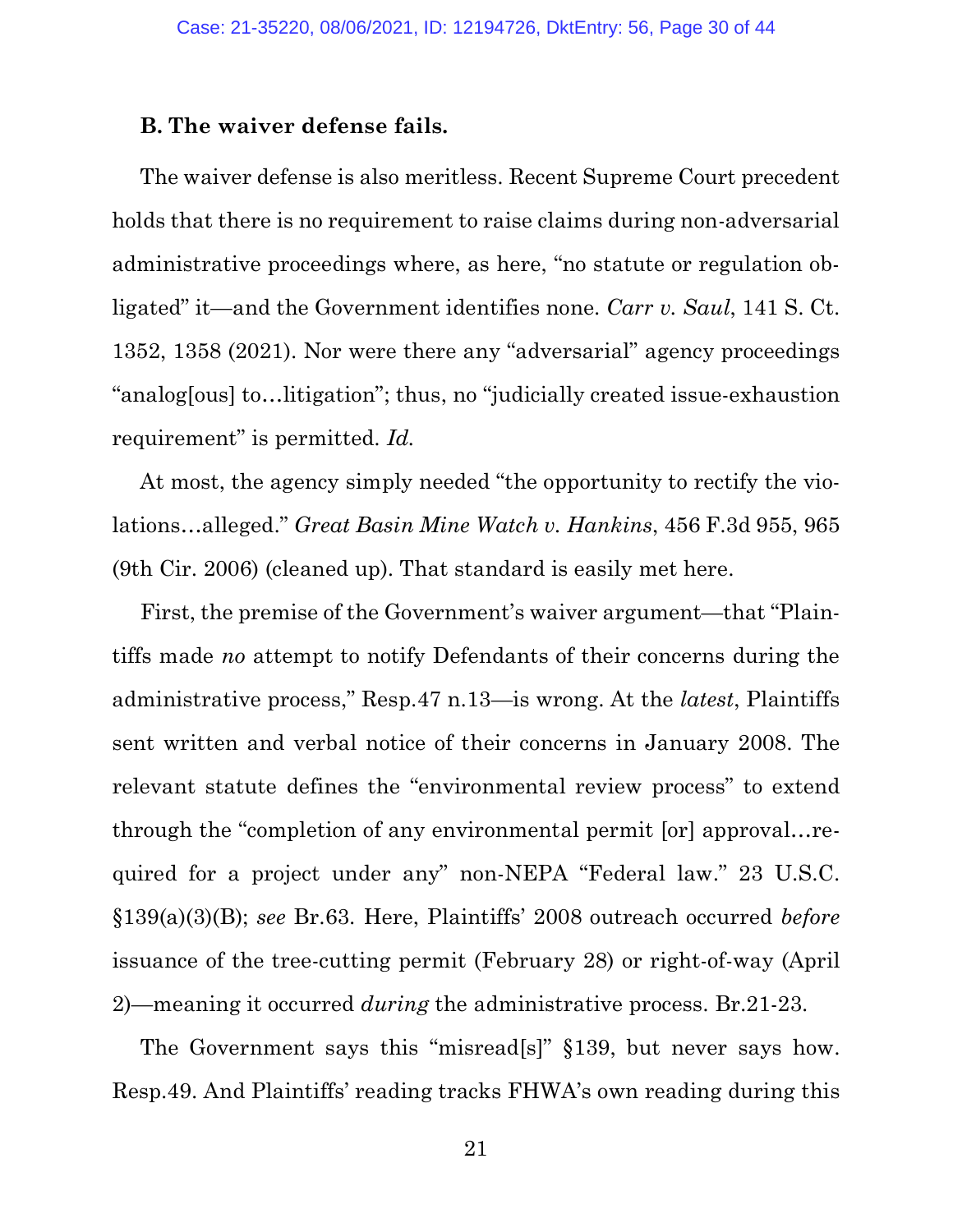project. FHWA published its "Notice of Final Federal Agency Actions" on April 8, 2008, stating the project was now "final" under "139(*l*)(1)." 73 Fed. Reg. at 19,134. Thus, the project wasn't "final," and the "environmental review process" wasn't complete, until *after* Plaintiffs' participation. 23 U.S.C. §§139(a)(3), (*l*)(1); *cf. Whitewater Draw Nat. Res. Conservation Dist. v. Mayorkas*, \_\_\_F.4th\_\_\_\_, 2021 WL 3027687, at \*6-7 (9th Cir. July 19, 2021) ("final" agency action "mark[s] the consummation of the agency's decisionmaking process" (cleaned up)).

In any event, even a plaintiff's "total abstention from participation in" administrative proceedings doesn't necessarily violate any "exhaustion requirement." *NRDC v. EPA*, 824 F.2d 1146, 1150-52 (D.C. Cir. 1987). The question is simply whether the agency "had an opportunity to consider the issue." *Portland Gen. Elec. Co. v. Bonneville Power Admin.*, 501 F.3d 1009, 1023-24 (9th Cir. 2007). This standard is met if the record reflects the agency's "independent knowledge" of the issues underlying the plaintiff's claim. *'Ilio'ulaokalani Coal. v. Rumsfeld*, 464 F.3d 1083, 1092 (9th Cir. 2006).

Plaintiffs have shown this knowledge claim-by-claim, Br. 65-67, and the Government hasn't refuted it. Indeed, the agencies actually "addressed" many of the issues underlying Plaintiffs' claims—meaning they necessarily had "notice" of them. *Native Ecosystems Council v. Dombeck*, 304 F.3d 886, 899-900 (9th Cir. 2002). Defendants discussed whether

22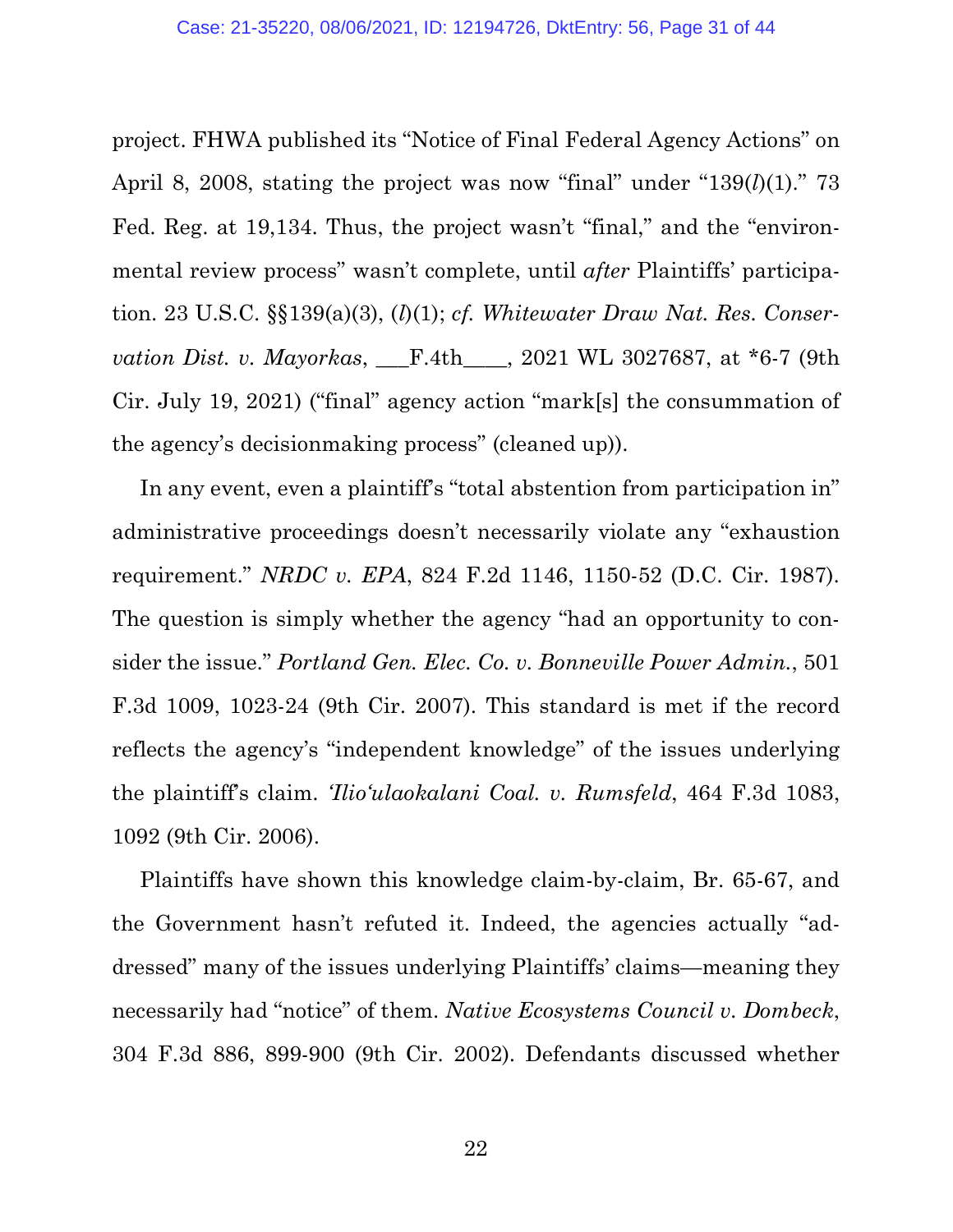Dwyer's old-growth trees required additional environmental review or justified special treatment in the widening; they acknowledged Dwyer was subject to ORCA and a protected "Special Area" under the SDMP; and they created a report about the altar, attaching Jones's 1990 statements identifying Dwyer as a "Nat[ive] Amer[ican] sacred site" visited "for years." Br.66-67. Because the Government "considered and rejected" these concerns, they "cannot" be waived. *Del. Riverkeeper Network v. U.S. Army Corps of Eng'rs*, 869 F.3d 148, 155 (3d Cir. 2017).

The record likewise reflects notice of Plaintiffs' other claims. Jones and C-FASH commented in the 1980s that widening through Dwyer would destroy old-growth trees, endanger a sacred site, and require §4(f) consideration. Br.65. The Government recognized the new project posed "the same issues as before," 7-ER-1458; indeed, it relied on the 1980s treatment of  $\S4(f)$  to dismiss  $\S4(f)$  concerns again, 7-ER-1416, 1426-30.

The Government's counterarguments are meritless. It says "concerns about a *different* agency action…cannot preserve concerns about *this* project." Resp.48. But administrative-waiver doctrine asks whether the Government had *notice*, not its *source*. And all these comments were in *this*  project's administrative record, meaning they were by definition considered by "agency decision-makers" during their decision—which the Government doesn't dispute. *Thompson v. DOL*, 885 F.2d 551, 555 (9th Cir. 1989); *see* Br. 62, 66. The Government's sole citation says nothing on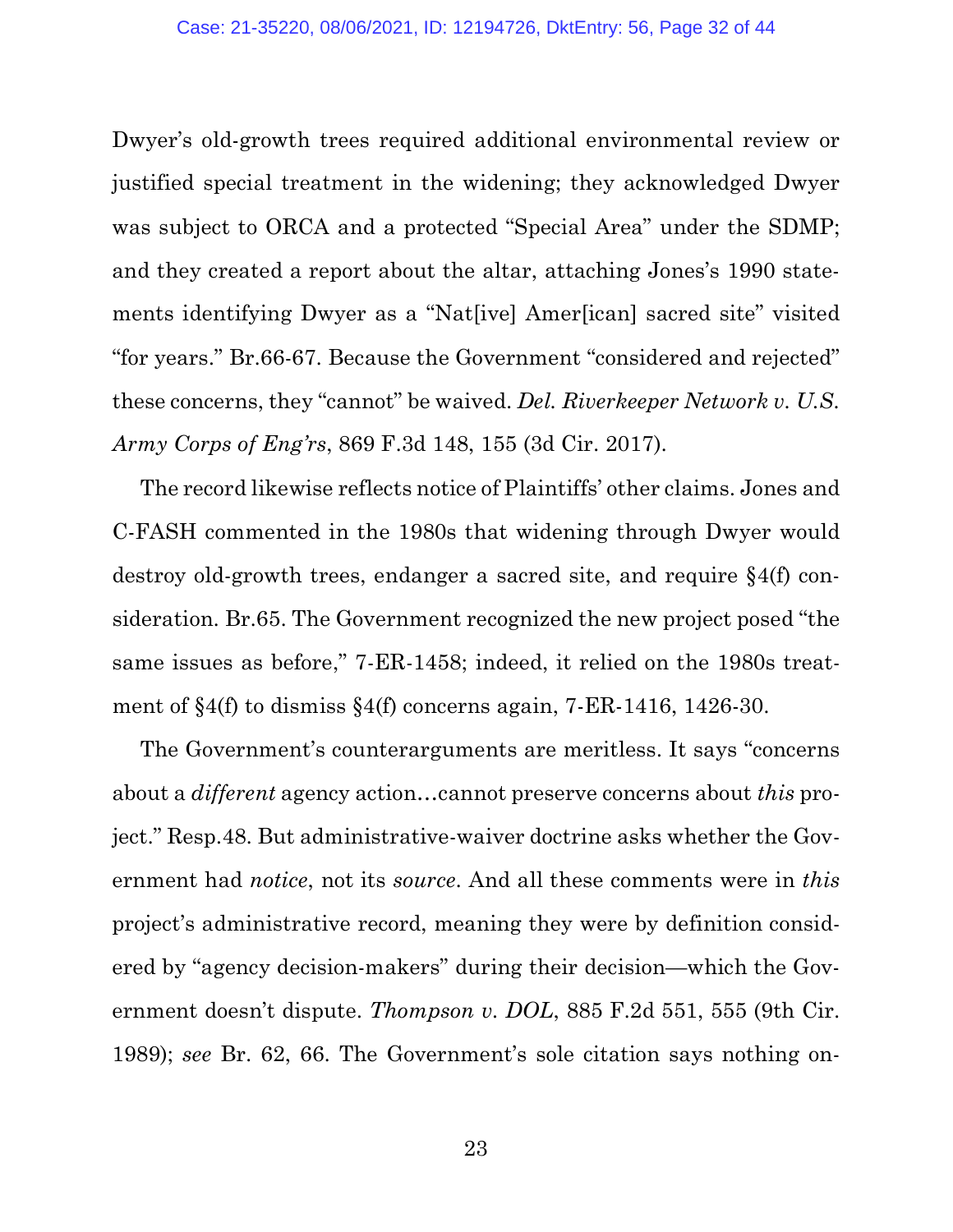point, instead merely reciting a general exhaustion requirement (and finding it *met*). *NPCA v. BLM*, 606 F.3d 1058, 1065-66 (9th Cir. 2010).

Next, the Government says "Jones'[s] comments in the 1980s and '90s were inadequate to alert Defendants to Plaintiffs' current claims." Resp.48. According to the Government, "[f]rom prior comments, Defendants knew that removal of large trees from Dwyer could be controversial," but that "provided no notice" that the removal required an EIS or could constitute "timber harvest" prohibited by the SDMP. *Id.* Likewise, the Government asserts Jones's "gravesite" comments "did not alert Defendants to Plaintiffs' later claims about a sacred campsite and altar." *Id.*

Each assertion is foreclosed by the record. Officials specifically contemplated whether the controversy over tree-removal in the 1980s required heightened NEPA review for the new project, 7-ER-1458-60, and whether the SDMP's designation of Dwyer "as a 'Special Area," where "timber harvest is not allowed," would "affect[] our ability to authorize the removal of trees on the north side of the highway," 7-ER-1416. And although Jones sometimes called the altar a grave, Resp.48, in 1990 he described Dwyer as a "sacred site," discussed a "ceremony" involving the "pile of stones" there, and identified particular practitioners who visited the site for religious purposes—all of which, again, is in *this* project's administrative record. 5-ER-966-67. Contrary to the Government's sugges-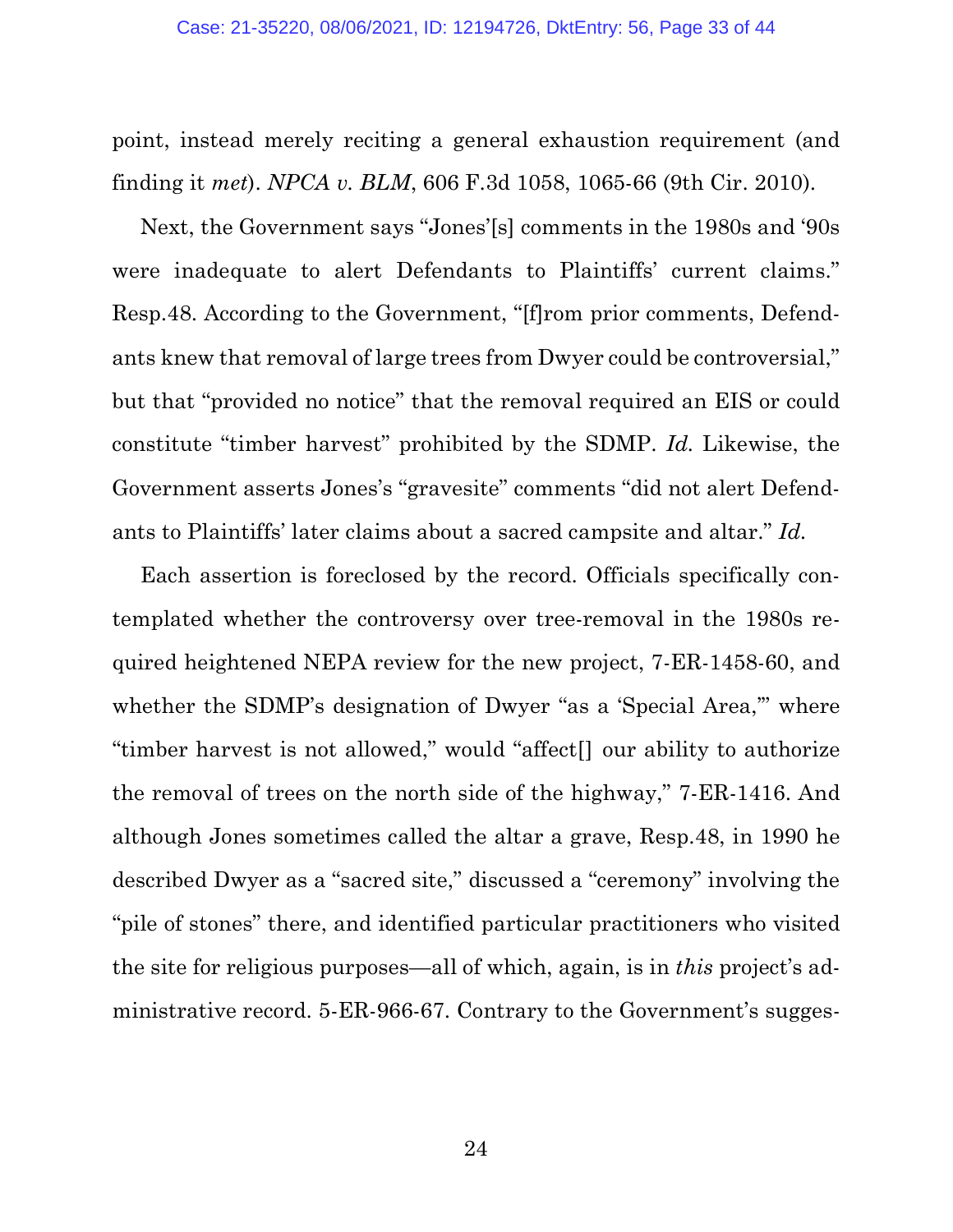tion, Resp.48, the archaeological investigation corroborates Plaintiffs' account of the altar's significance: it presumed the altar was man-made, found it "may be at least several hundred years (and possibly much more) old," and couldn't rule out "aboriginal" origin. 11-ER-2295.

The Government's nitpicking also distorts the controlling standard. "[C]laimant[s] need not raise an issue using precise legal formulations"; "general terms" are "enough." *Lands Council v. McNair*, 629 F.3d 1070, 1076 (9th Cir. 2010). Plaintiffs' comments exceed this bar; indeed, many (*e.g.,* that Dwyer is protected "parkland" because it is within "the Wildwood Recreation Site," 9-ER-1952, 1973; *compare* Br.59-61) couldn't track more precisely the legal particulars of Plaintiffs' claims.

The Government's complaints about Plaintiffs' 2008 comments are equally meritless. The Government says those "comments were too broad and vague" because they addressed multiple "heritage resources." Resp.49. But no law permits ignoring Native Americans' concerns about one site simply because they also mention others. Likewise, the Government concedes that fear of disclosing a sacred site's location is "understandable," but says Plaintiffs should have "commented privately." Resp.50-51. But Plaintiffs *did* tell Defendants where the "American Indian sites" were located—in the small, 5-acre "Dwyer Memorial Forest" abutting the highway. *E.g.*, 6-ER-1150. And even if they hadn't, the Government never squares its position with FHWA's Tribal Consultation

25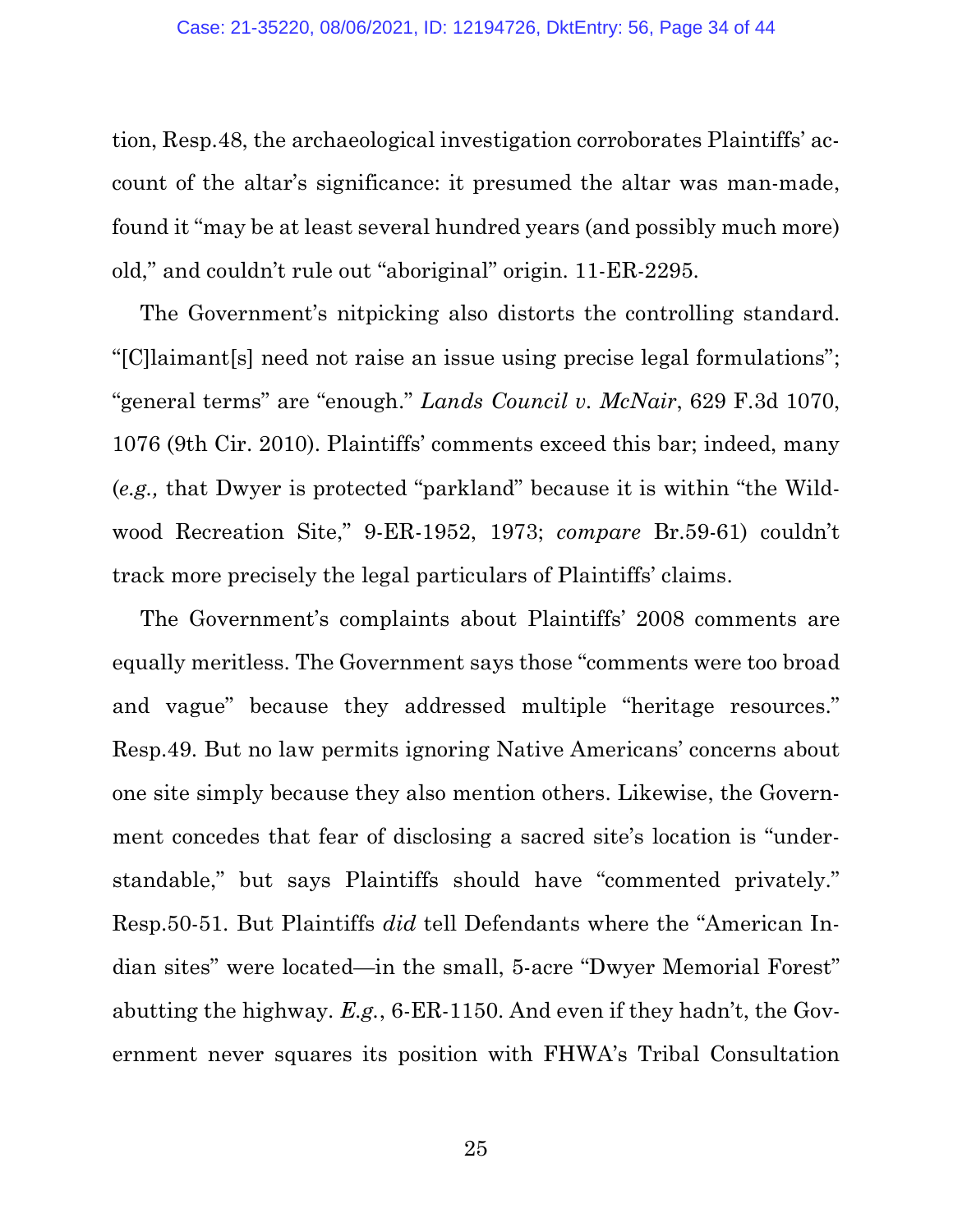Guidelines, which say it is "vital" for agencies to "respect[] tribal desires to withhold specific information" regarding sites, since Native beliefs often require that "the location and even the existence of [sacred sites] not be divulged." 10-ER-2236.

The Government's position would make these respectful Guidelines a trapdoor to waiver. Indeed, the Government's theory turns waiver doctrine on its head. Waiver's purpose is to prevent administrative proceedings from becoming "a game" in which parties make "cryptic and obscure reference to matters" *ex ante* only to spring a failure-to-consider claim *ex post*. *Great Basin*, 456 F.3d at 967. Yet the Government would flip this exactly backwards, turning administrative proceedings into a game of gotcha for plaintiffs: even when the Government has *actual notice* of a concern, a claim based on that concern is waived if the plaintiff didn't attend the right meetings.

Such a rule makes little sense generally, but even less for parties like these Plaintiffs, who are elderly, culturally disadvantaged, and legally unsophisticated—unlike the repeat players in many of the Government's cases (Resp.46-47). As *amici* explain, it is particularly inappropriate to apply "rigid issue-exhaustion requirement[s]" where "communication…may be fraught with cultural barriers," and where agency procedures are supposed to accommodate "different degrees of experience in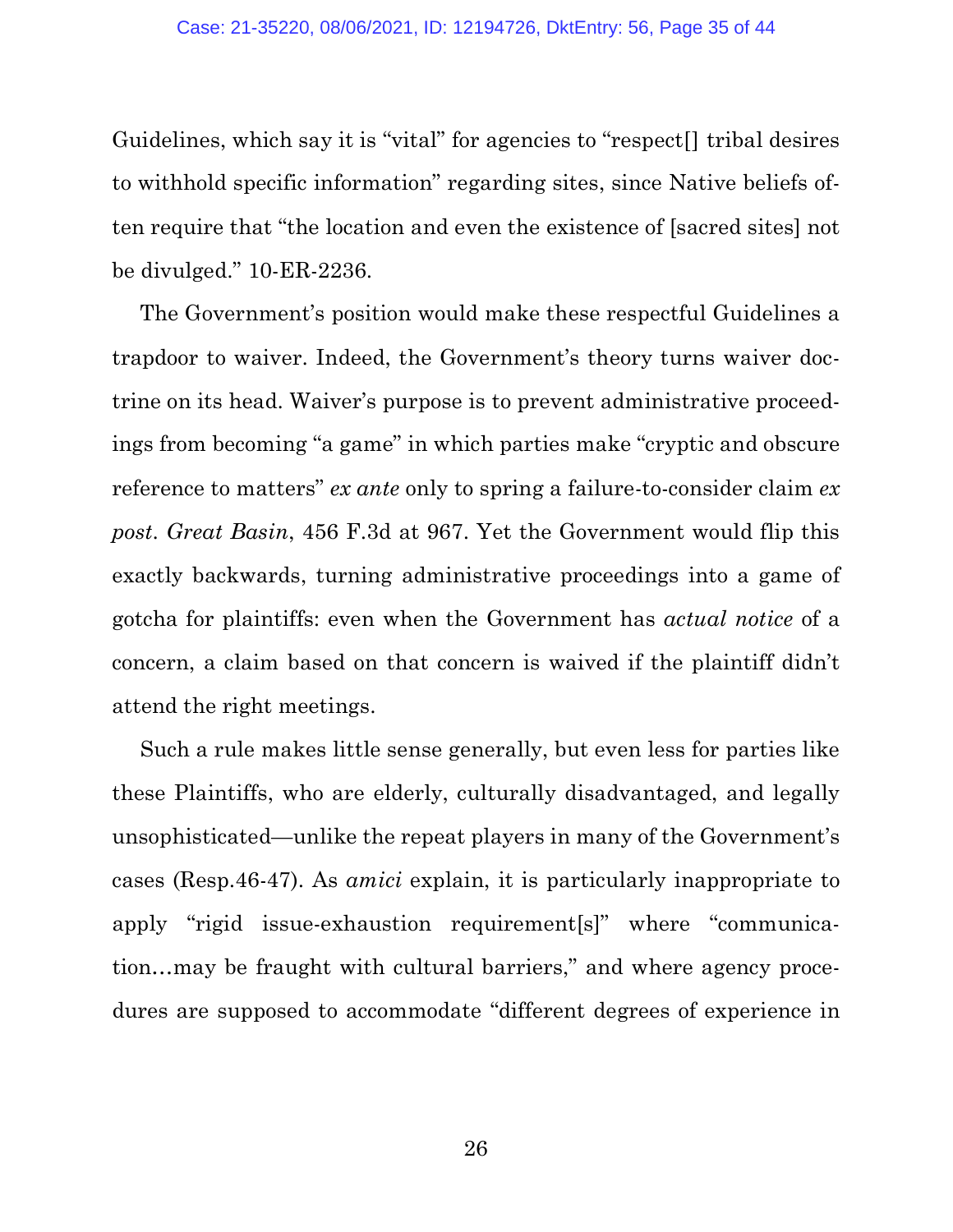dealing with the government." Indian Law Scholars Br. 14-16. Plaintiffs' claims aren't waived.

#### **V. The Government violated NEPA, NHPA, FLPMA, and DTA.**

On the merits, Defendants violated the relevant statutes in ten ways. Their brief all but concedes some of these violations—and rehabilitates none.

**1.** BLM violated **NEPA** by never performing any NEPA analysis for the tree-cutting permit and right-of-way. Br.46-47. The Government doesn't deny these actions at least required an EA, but says FHWA's EA "satisfie[d] the NEPA duties of all Defendants." Resp.55. But "an agency may not avoid its NEPA obligations by simply relying on another agency's conclusions"; it must formally "adopt" the NEPA document—which BLM didn't do. *Anacostia Watershed Soc'y v. Babbitt*, 871 F. Supp. 475, 485 (D.D.C. 1994).

**2.** FHWA also violated **NEPA** by preparing only an EA, not an EIS, despite the severe impact on Dwyer's old-growth trees. Br.47-49. The Government seeks "defer[ence]" for its *ipse dixit* that Dwyer's "unique" characteristics were "lichens and vascular plants," not trees. Resp.53. But there's no dispute that the Government treated Dwyer's trees as its key feature for decades, Br.47-48, even admitting in 2005 that the SDMP "designated [Dwyer] as a 'Special Area' for the protection of its botanical and scenic values *with emphasis on the older forest along the highway*."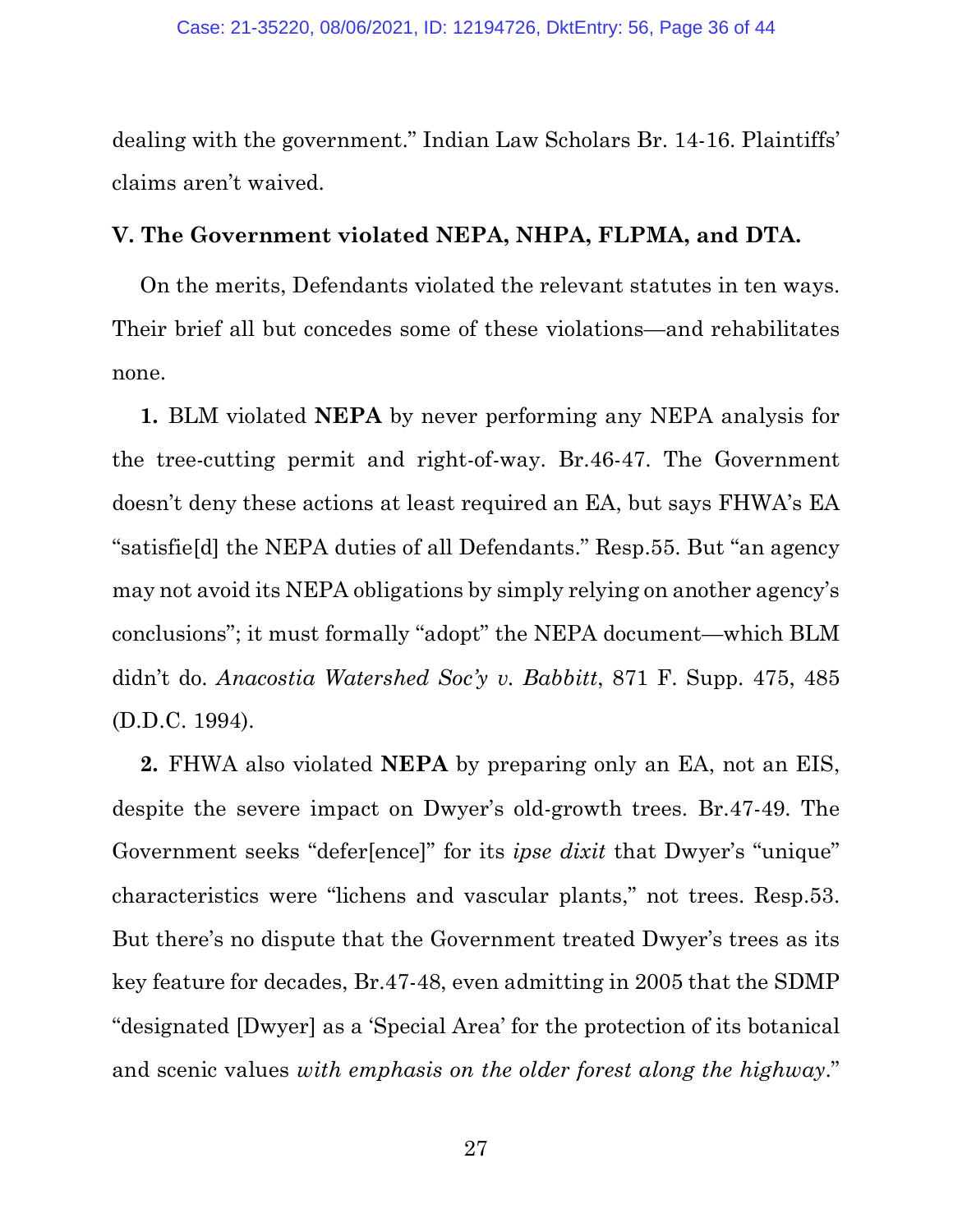7-ER-1416 (emphasis added). An agency must give "reasoned explanation for disregarding previous" findings; here, the Government gives none. *Organized Vill. of Kake v. USDA*, 795 F.3d 956, 969 (9th Cir. 2015).

**3.** The Government also violated **NEPA** by failing to consider viable alternatives—like a steeper slope or retaining wall within Dwyer. Br.49- 50. The Government *admits* those alternatives were viable, but argues it didn't know enough to consider them. Resp.54. That is both factually wrong, Br.22-23, and legally mistaken; at minimum, the Government knew about Dwyer's old-growth trees, and these are the alternatives it *actually adopted* previously to preserve them, Br.49-50.

**4.** Next, BLM violated **NHPA** by failing to perform any Section 106 process before its "undertakings"—the tree-cutting permit and right-ofway. Br.50-51. The Government suggests neither were undertakings, Resp.56, but doesn't distinguish Plaintiffs' contrary caselaw, Br.51. The Government also says it "cooperatively produc[ed] a thorough Section 106 process." Resp.56. Yet NHPA doesn't let one agency avoid its obligations just because other agencies purportedly discharged theirs.

**5.** Defendants also violated **NHPA** because no federal agency consulted with any tribe before undertaking this project. Br.50-52. The Government concedes the premise, but claims ODOT consulted on its behalf under a "programmatic agreement<sup>[]"</sup> "authorize<sup>[d]"</sup> by "regulations." Resp.58. But the question isn't whether *programmatic agreements* are

28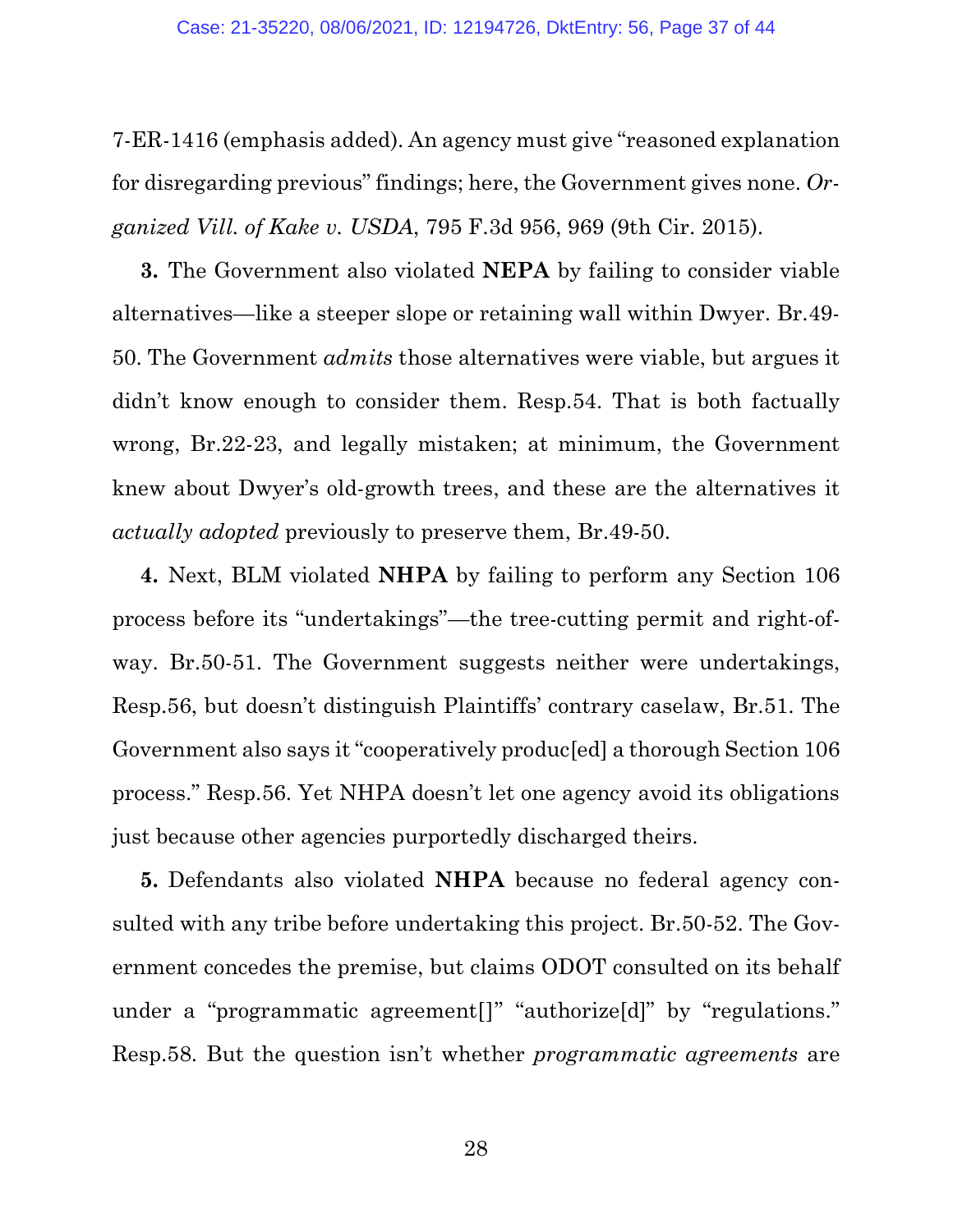authorized—it's whether *subdelegations of tribal-consultation* duties are. And although Defendants complain about Plaintiffs citing BLM's own handbook—which unambiguously forbids subdelegation, Resp.58—they never dispute that NHPA provides no "affirmative evidence of authority" for "subdelegation to an outside party," *U.S. Telecom Ass'n v. FCC*, 359 F.3d 554, 565-66 (D.C. Cir. 2004)—which means it is forbidden.

**6.** Even if subdelegation were valid, ODOT's consultation with the Yakama violated **NHPA** as untimely. Br.53. The Government claims harmless error. Resp.58. But "the role of harmless error is constrained" in agency review "[t]o avoid gutting the APA's procedural requirements." *Cal. Wilderness Coal. v. DOE*, 631 F.3d 1072, 1090-91 (9th Cir. 2011). And the "Ninth Circuit has emphasized that the timing of required review processes can affect the outcome." *Quechan Tribe of Fort Yuma Indian Rsrv. v. DOI*, 755 F. Supp. 2d 1104, 1108 (S.D. Cal. 2010). That may have been so here, where Yakama leaders were divided.

Lacking a substantive defense, the Government claims Plaintiffs lack standing to press *any* NHPA claims. Yet the magistrate's similar recommendation was based on a misreading of *Te-Moak* that even the Government doesn't defend. Br.55. And the Government's sole authority—*La Cuna*—is nonprecedential, predates Supreme Court cases permitting individual claims based on tribal rights (*McGirt* and *Herrera*), and has been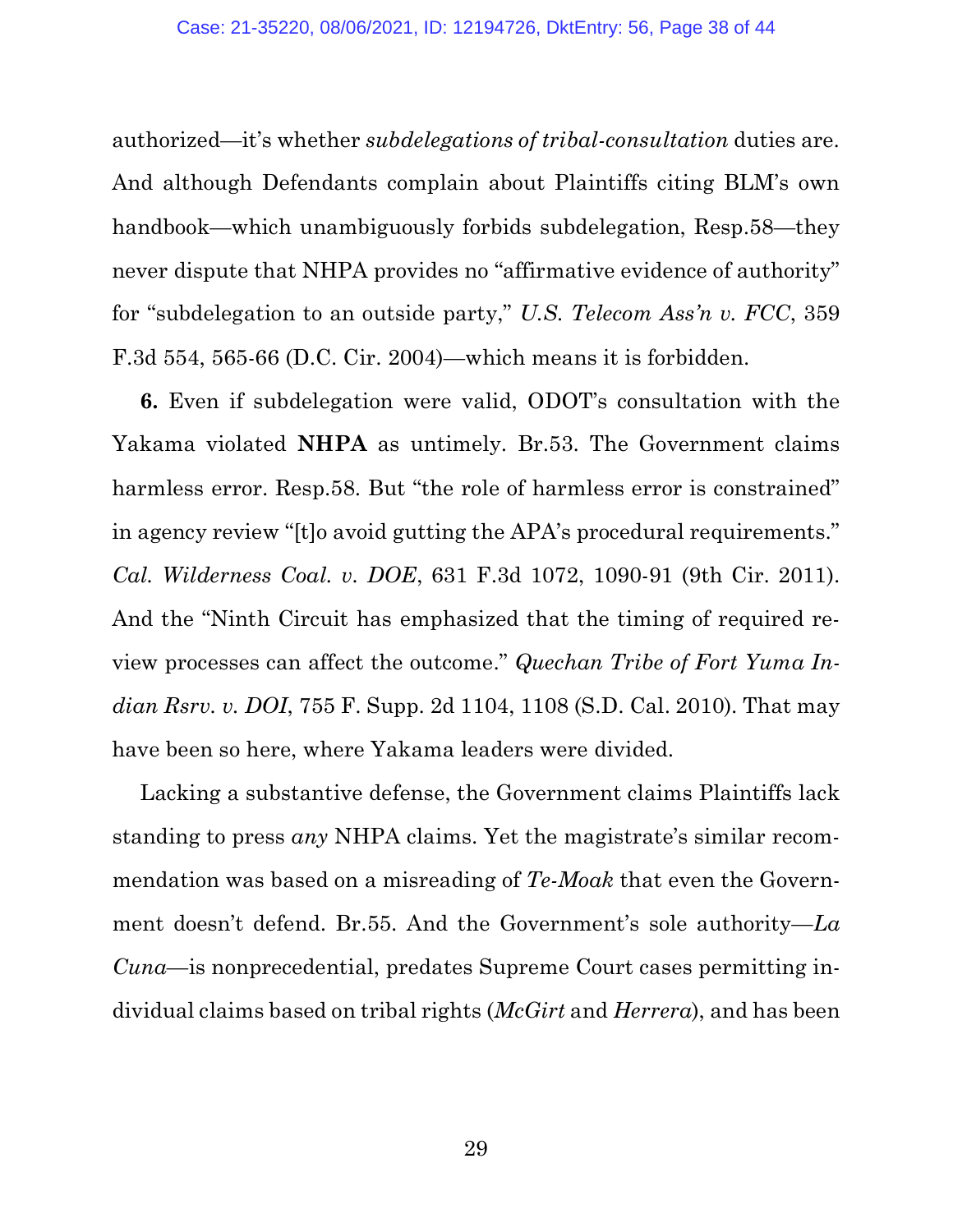distinguished in circumstances like those here, *see* Br.55. The Government dismisses *McGirt* and *Herrera* as involving claimants asserting "*individual* interests." Resp.57. But Plaintiffs, too, assert individual interests in religious exercise, and those interests (like Herrera's and McGirt's) are harmed by the Government's failure to respect tribal rights.

**7.** The Government violated Executive Order 13007 (and thus **FLPMA**) by destroying a Native American sacred site. Br.56-57. The Government doesn't dispute that Plaintiffs established "ceremonial use" of the site, and that EO 13007 requires agencies to "avoid adversely affecting" such sites. Br.56. Instead, it says Plaintiffs (1) weren't "authoritative" enough to identify the site, because they didn't represent their tribes, and (2) didn't "specifically identif[y]" the area. Resp.60-61.

Both arguments fail. The first confuses representatives of a *religion* (what the EO requires) with representatives of a *tribe*. The Government never asserts a better representative of the *religious tradition at issue* than Hereditary Chiefs and an Elder who lead and organize the relevant ceremonies. 5-ER-898, 914; *see Cree v. Flores*, 157 F.3d 762, 773 (9th Cir. 1998) ("[t]estimony…by Yakama elders").

Second, the Government complains that Plaintiffs "sought protection of the *entire*[*ty*]" of Dwyer, without specifying the sacred "area" within it. Resp.61. But the "entirety" of Dwyer is only 5 acres; the portion threatened by the project was only the "25 to 50 feet"-wide strip abutting the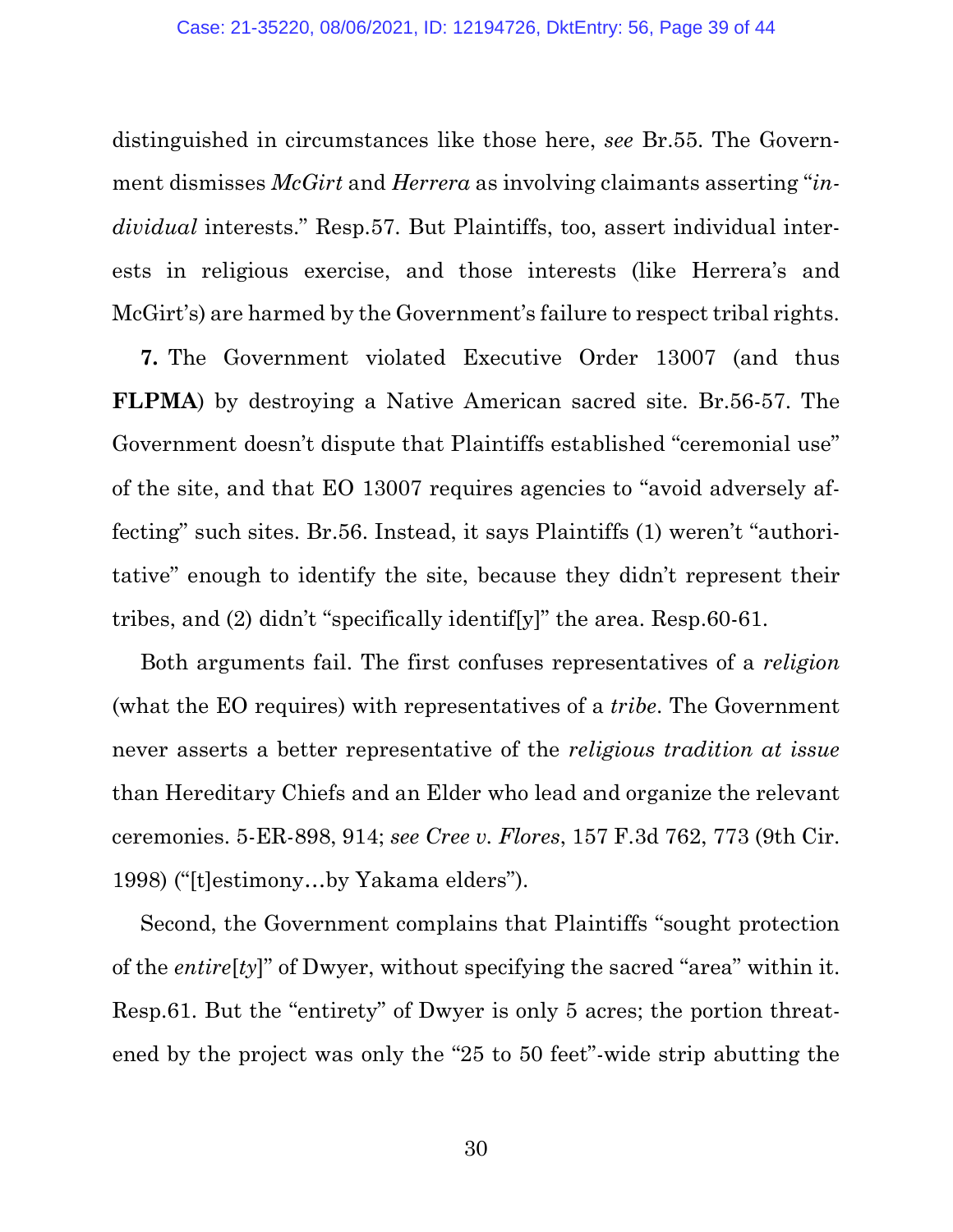highway, 6-ER-1264; and Plaintiffs specifically identified the stone altar, which the BLM archaeologist visited (twice)—making it hard to see how to pinpoint the site more precisely. Defendants' derisive reference to a "long list" (Resp.61) is mistaken; the list wasn't of other sites Plaintiffs sought to protect *then* but of sites of concern in the future. 6-ER-1150-52.

**8.** The Government also violated **FLPMA** by permitting "timber cutting" in Dwyer in violation of ORCA. Br.58. The Government has *no* response for why "removal of approximately 65 trees" (Resp.61) isn't "timber cutting"; it addresses only the separate phrase "timber harvest." But even if "harvest" had a nuanced meaning, the Government unambiguously engaged in "cutting"—what ORCA forbids. Defendants suggest this plain reading would raise difficulties with "hazard[s]," Resp.62, but the statute makes express exception for hazards. 5-ER-1547.

**9.** The tree-cutting also violated **FLPMA** by contravening the SDMP, which prohibits "timber harvest" in Dwyer. Br.58-59. The Government says the "ordinary meaning of 'harvest'" means "cutting trees to obtain 'forest products.'" Resp.62. But this would transform all "timber harvest" into "'*commercial*' timber harvest"—an activity the SDMP treated separately. Br.59. "[D]ifferent terms" should have "distinct meaning[s]." *United States v. Tydingco*, 909 F.3d 297, 303 (9th Cir. 2018).

31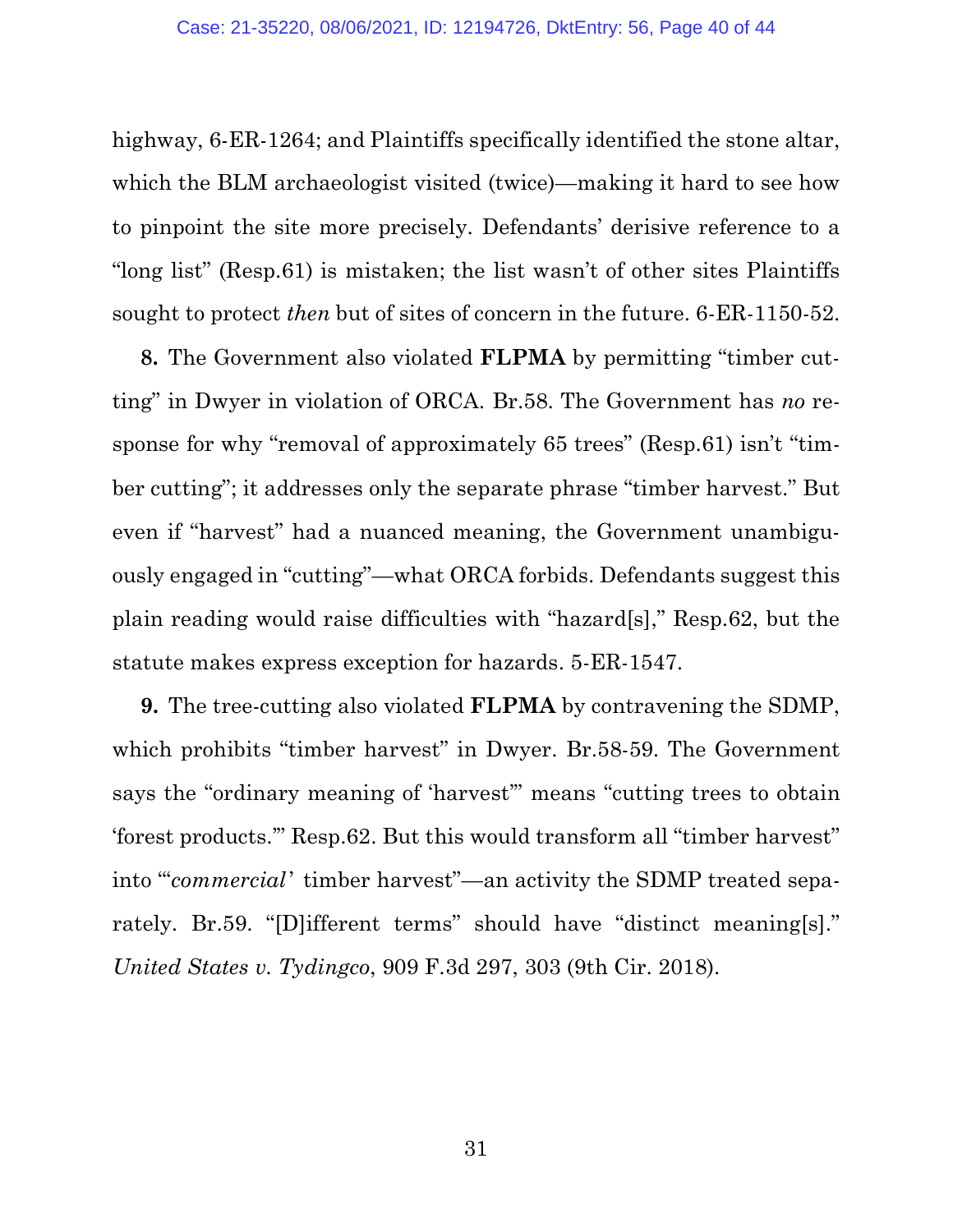**10.** Finally, the Government violated **DTA** by failing to prepare a §4(f) evaluation and minimize harm to Dwyer, which was within Wildwood, a protected recreation area. Br.59-61.

The Government concedes the omission, but argues §4(f) doesn't apply, because while *Wildwood* is a recreation area, *Dwyer* was "not used for any recreation purposes." Resp.63. But "official[] designat[ion]" alone suffices, *SPARC v. Slater*, 352 F.3d 545, 555-56 (2d Cir. 2003)—and it's undisputed that Dwyer was designated as within the "Wildwood Recreation Site." 10-ER-2223-24; *see* Br.60. In any event, the only record evidence indicates Dwyer *was* used for recreation. 9-ER-1970, 1973-75. And BLM in 2005 acknowledged plans to use Dwyer for "development of a trail"—an admittedly "recreation[al]" use. 7-ER-1416.

### **CONCLUSION**

The Court should remand for entry of judgment for Plaintiffs.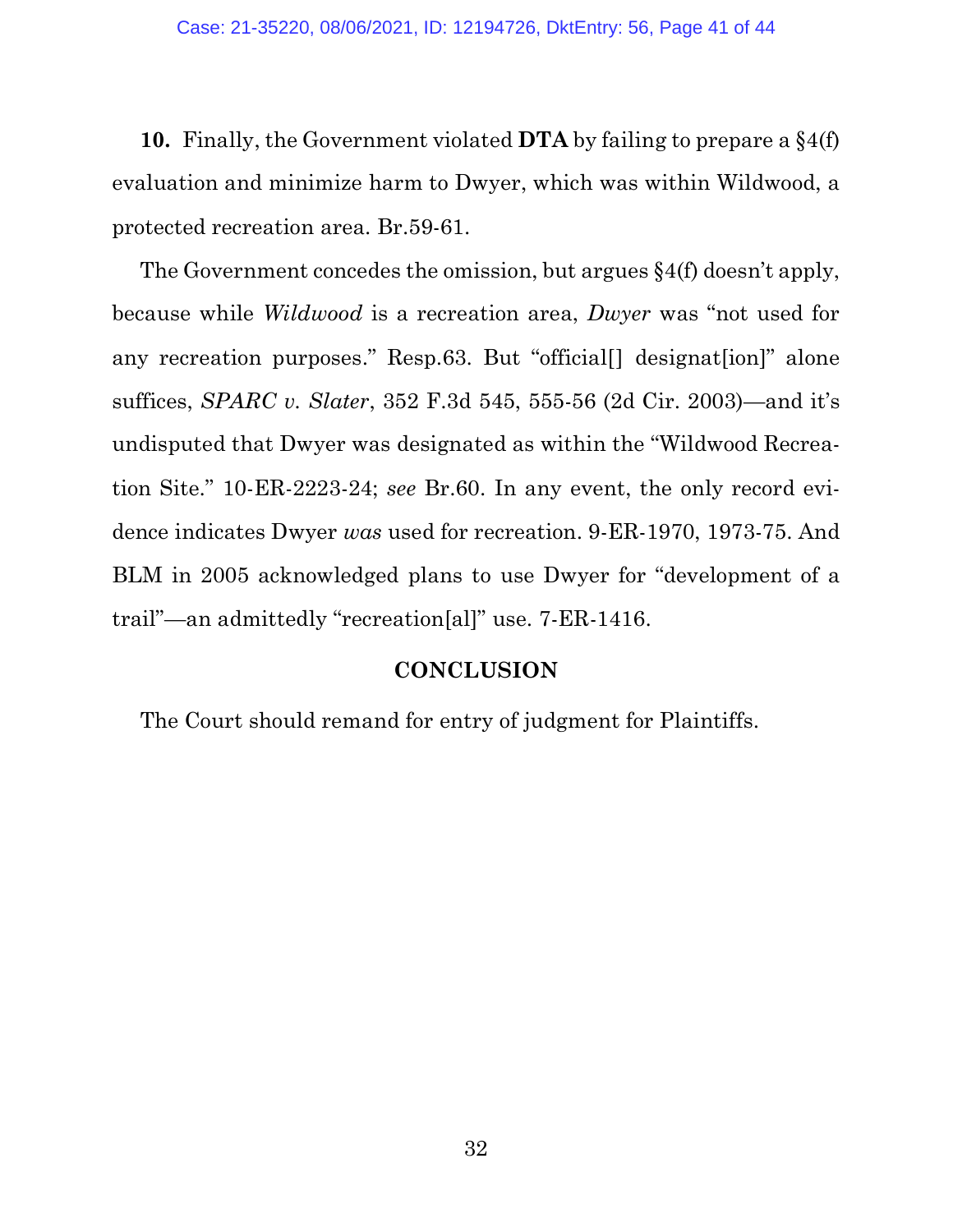KEITH A. TALBOT PATTERSON BUCHANAN FOBES & LEITCH, INC., P.S. 1050 SW 6th Ave. # 1100 Portland, OR 97204 (503) 200-5400

JAMES J. NICITA 302 Bluff St. Oregon City, OR 97045 (503) 799-0725

Respectfully submitted,

/s/ *Luke W. Goodrich*

LUKE W. GOODRICH C*ounsel of Record* DIANA M. VERM JOSEPH C. DAVIS DANIEL L. CHEN CHRISTOPHER C. PAGLIARELLA THE BECKET FUND FOR RELIGIOUS LIBERTY 1919 Pennsylvania Ave. NW Suite 400 Washington, DC 20006 (202) 955-0095 *lgoodrich@becketlaw.org*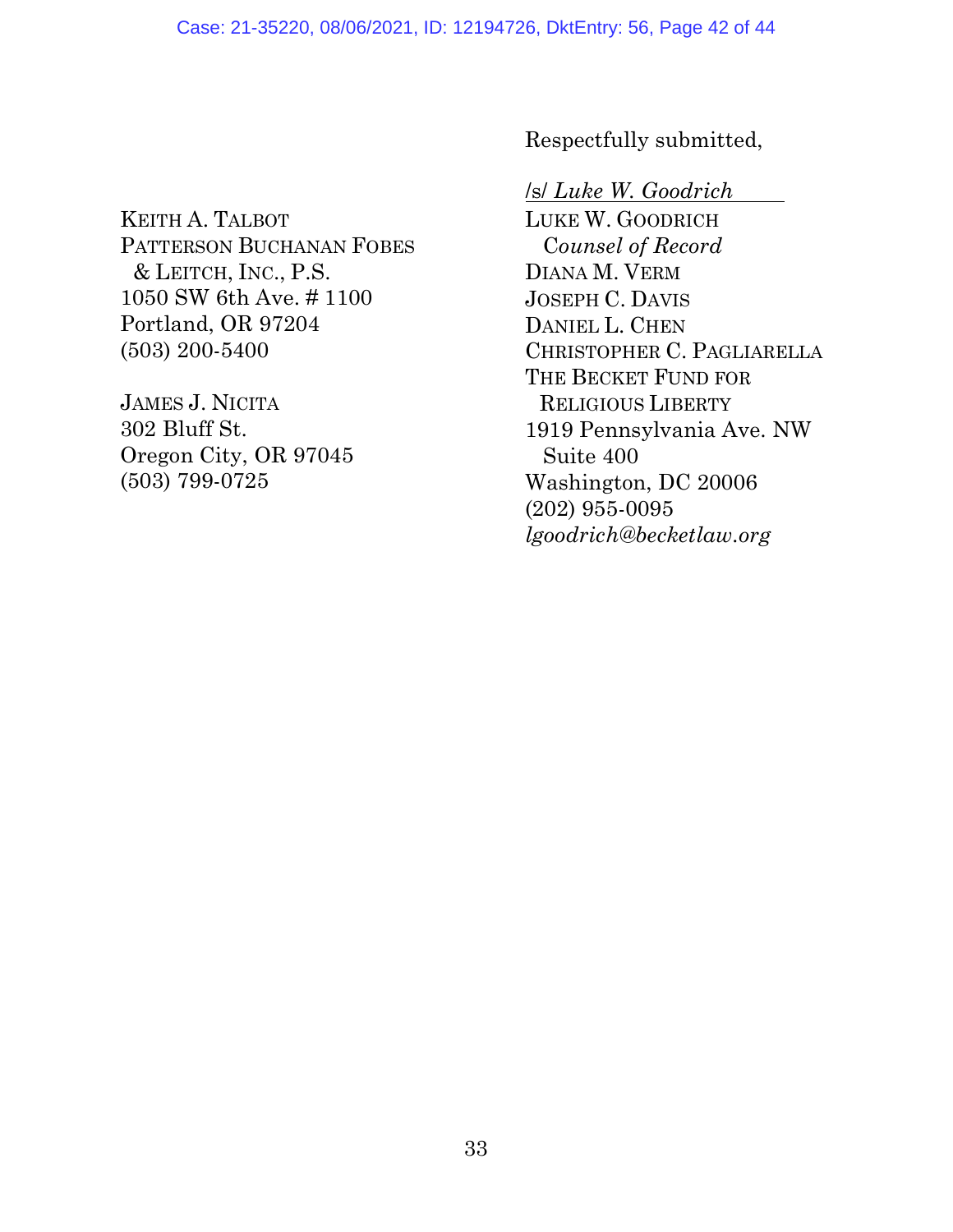### **CERTIFICATE OF COMPLIANCE PURSUANT TO 9TH CIRCUIT RULE 32-1 FOR CASE NUMBER 21-35220**

I certify that this brief complies with the length limits permitted by Ninth Circuit Rule 32-1. The brief is 6,969 words, excluding the portions exempted by Fed. R. App. P. 32(f). The brief's type size and type face comply with Fed. R. App. P.  $32(a)(5)$  and  $(6)$ .

> /s/ *Luke W. Goodrich*  Luke W. Goodrich *Counsel for Plaintiffs-Appellants*